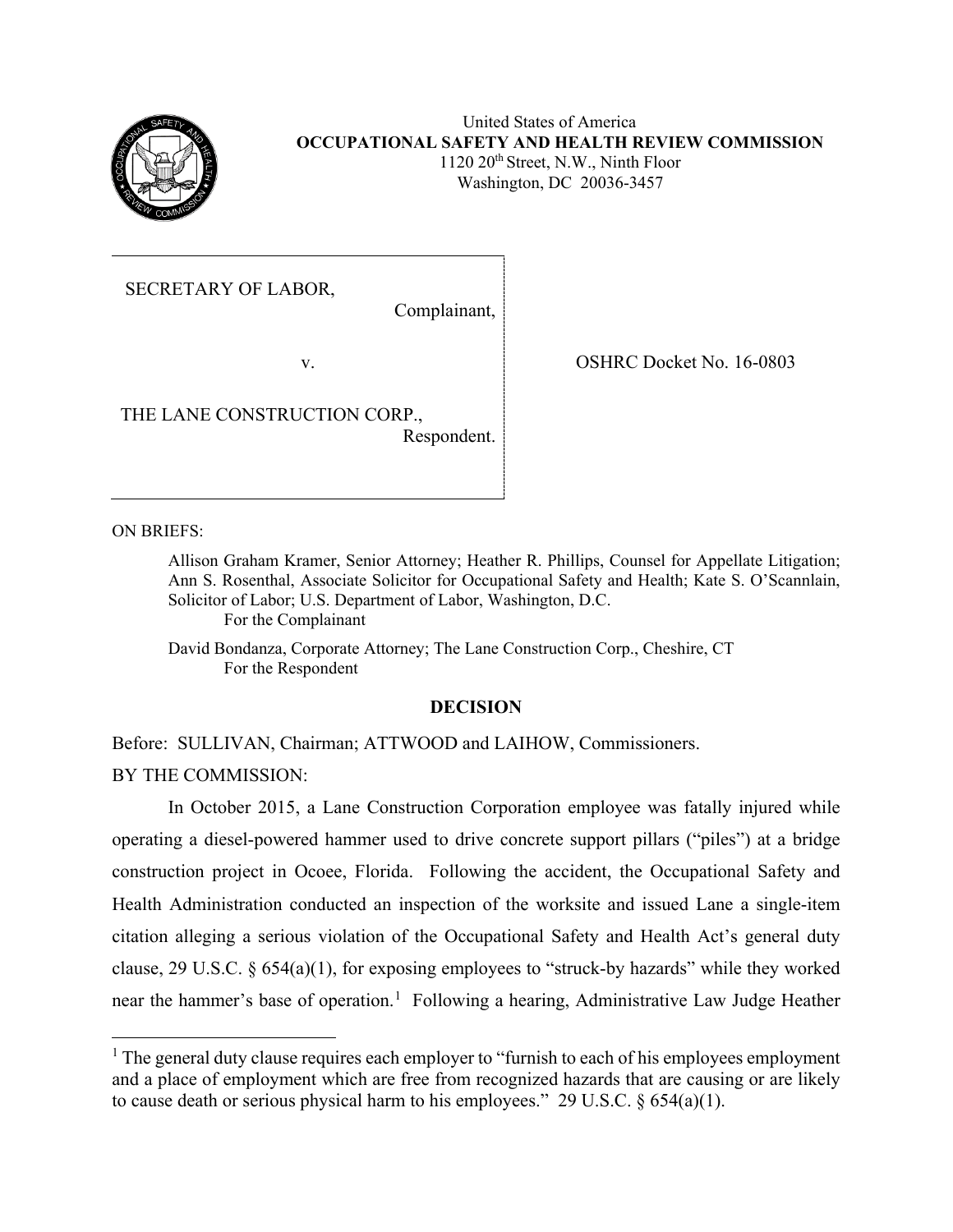A. Joys affirmed the violation as serious and assessed the proposed penalty of \$6,300. For the following reasons, we reverse.

### **BACKGROUND**

Lane was hired by the Florida Department of Transportation to build a bridge on a section of a highway that ran along an area described as a "watercourse." Lane used a Delmag D30-32 hammer to drive the bridge's 65-foot concrete piles into the ground along the highway. The Delmag hammer is diesel-powered and rides in—and is guided by—an elongated cage-like device (the "leads") which is closed on three of its four sides. At the bridge worksite, the open side of the leads faced the watercourse. During the pile-driving process, Lane used a crane to suspend the hammer and the leads above the ground. Fuel to the hammer was controlled by three ropes; two of the ropes controlled the flow of fuel to the hammer's throttle and the third rope—a "kill rope" was attached to a shutoff valve and, if pulled, would stop the flow of fuel. A 90-pound block made of plywood layers—known as a pile "cushion"—was placed at the bottom of the hammer to act as a buffer between the metal hammer and the concrete pile during the pile-driving operation.

On the day of the accident, Lane's crew was conducting a "dry run" in preparation for driving a "test pile" to assess ground conditions and the pile-driving operation in general. During a dry run, the hammer is lifted to a certain height and then the hammer's piston is unlocked, causing the piston to drop and the hammer to drive the test pile into the ground. For this dry run, the hammer operator was holding the kill rope but not the other two ropes because, unlike regular driving operations, a dry run does not require the use of fuel—the piston drops and drives the hammer only as a result of its own weight.<sup>[2](#page-1-0)</sup> When the piston dropped, the impact of the hammer against the test pile caused it to sink approximately 12 to 15 feet into the ground, much further than is typically the case during a dry run. For reasons not entirely clear from the record, after the piston dropped and the hammer hit the test pile, the cushion was ejected from the bottom of the hammer, fell 55 to 60 feet, and fatally struck the hammer operator.

### **DISCUSSION**

To prove a general duty clause violation, the Secretary must establish that: (1) a condition or activity in the workplace presented a hazard; (2) the employer or its industry recognized the hazard; (3) the hazard was causing or likely to cause death or serious physical harm; and (4) a

<span id="page-1-0"></span> $2$  There is no explanation in the record as to why the hammer operator needed to hold the "kill" rope" during the dry run when fuel was not being used.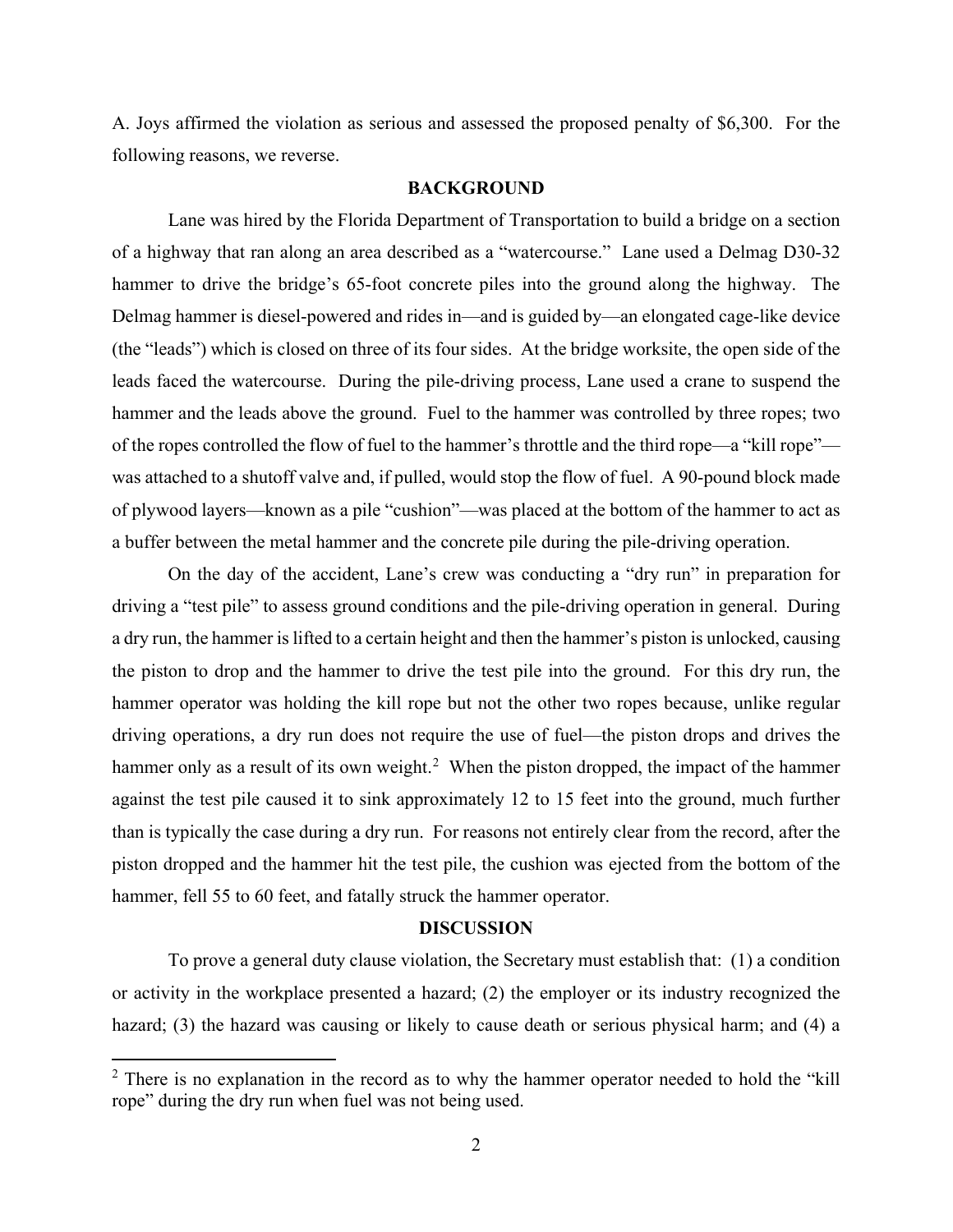feasible and effective means existed to eliminate or materially reduce the hazard.<sup>[3](#page-2-0)</sup> Arcadian Corp., 20 BNA OSHC 2001, 2007 (No. 93-0628, 2004). The only issue on review is whether the Secretary established a feasible and effective means of abatement. Specifically, "the Secretary must 'demonstrate both that the measure[] [is] capable of being put into effect and that [it] would be effective in materially reducing the incidence of the hazard.' " *Mo. Basin Well Serv., Inc.*, 26 BNA OSHC 2314, 2319 (No. 13-1817, 2018) (citation omitted).

In the citation, the Secretary asserts as a means of abatement that Lane require its employees to "keep a minimum distance of 13 feet . . . from the units to be driven" in accordance with the hammer's operating instructions.<sup>[4](#page-2-1)</sup> Lane does not dispute that requiring its employees to stand at least 13 feet away from the pile during driving operations would materially reduce the struck-by hazard. Indeed, before the judge, Lane conceded that the hammer operator, "[i]n most instances," would have stood at least 13 feet away from the pile but argued that the Secretary failed to show it was feasible for the operator to do so here because of the adjacent watercourse.<sup>[5](#page-2-2)</sup>

The judge rejected the company's feasibility challenge, finding that Lane could convert the hammer's "manual" fuel control system (i.e., one controlled by ropes) to a hydraulic one, which she found would allow the operator to stand 13 feet or more away from the pile. In support of her finding, the judge pointed out that "[a]fter the accident, Lane changed from a manually operated

<span id="page-2-0"></span><sup>&</sup>lt;sup>3</sup> The Secretary must also prove the employer knew or, with the exercise of reasonable diligence, could have known of the hazardous condition. *Burford's Tree, Inc.*, 22 BNA OSHC 1948, 1950 (No. 07-1899, 2010), *aff'd*, 413 F. App'x 222 (11th Cir. 2011) (unpublished). We need not reach this issue given our decision to vacate on other grounds.

<span id="page-2-1"></span><sup>&</sup>lt;sup>4</sup> The operating instructions include warnings that require certain workers, including the operator, to maintain a 13-foot distance from the hammer itself, as well as "the units to be driven" and, more generally, "the operating equipment."

<span id="page-2-2"></span> $<sup>5</sup>$  It is undisputed that, in this case, the hammer operator was standing less than 13 feet away from</sup> the pile when he was struck by the cushion. It is also undisputed that he had to stand on the open side of the leads, which faced the watercourse, to obtain the "correct torque" when pulling the ropes and to keep the ropes away from any obstructions. Given the pile's distance from the watercourse, the operator therefore could not have stood 13 feet away while operating the kill rope unless, as the parties stipulated, "he stood in the watercourse or on something that allowed him to be placed above the watercourse." At the hearing, the CO posited that Lane could have built a platform on the watercourse for the operator to stand on. The judge opined that building a platform would be "a seemingly simple solution," but that the specifics of that abatement method "are absent from the record" and "the Secretary needed to present more to establish [its] feasibility." The Secretary has not pursued this potential method of abatement on review.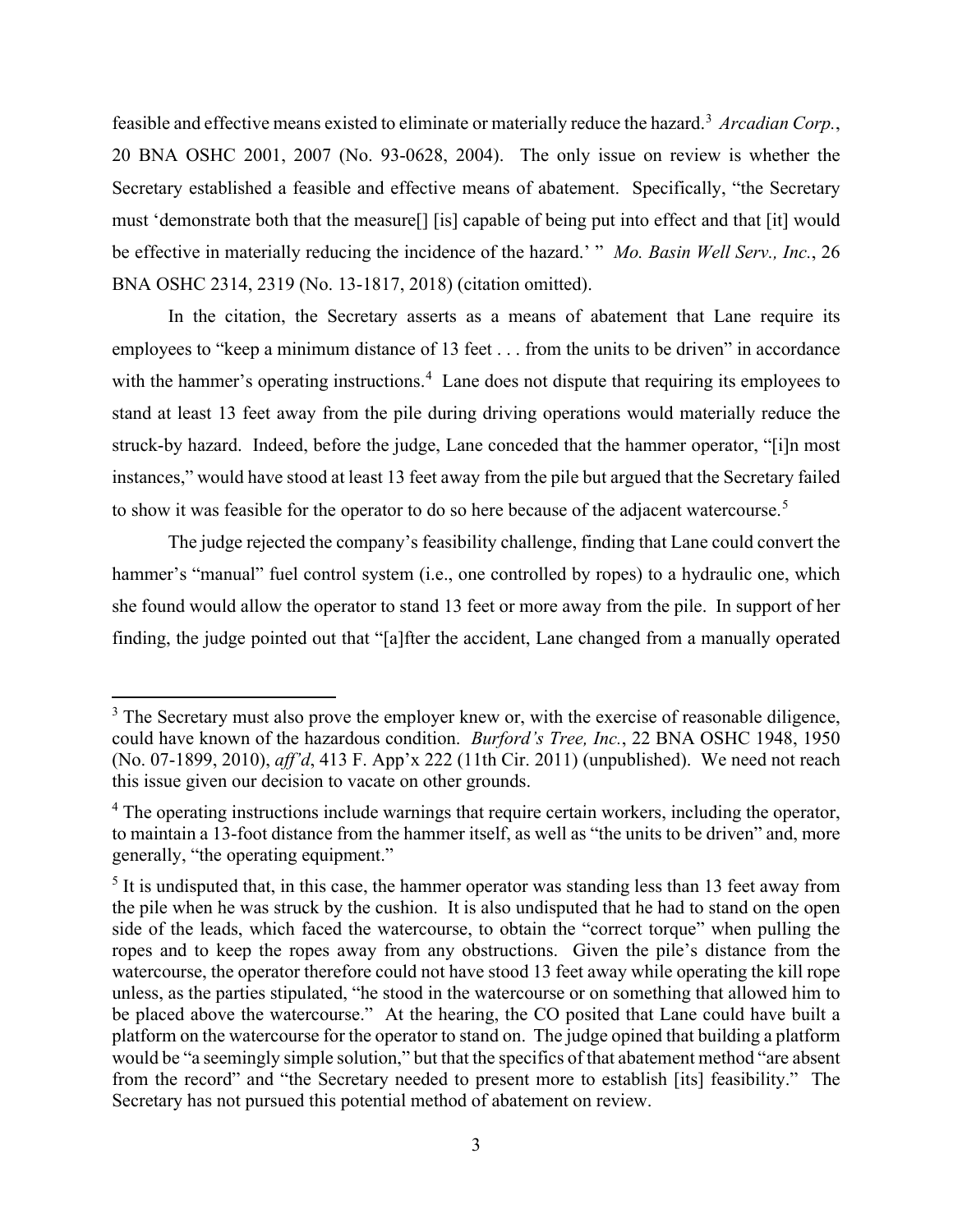diesel hammer to a hydraulically operated diesel hammer." She concluded that the method of abatement was, therefore, feasible because "[i]t was unrebutted on this record that Lane was able to use such a system at this worksite."<sup>[6](#page-3-0)</sup>

On review, Lane argues that the judge's conclusion is not supported by a preponderance of the evidence. Specifically, Lane claims that the Secretary has not shown that using a hydraulic control system obviates the need for a kill rope and, thus, has failed to establish that such a system was a feasible means of enabling the operator to stand at least 13 feet away from the pile. We agree. In finding that feasibility was established here, the judge relied heavily on the CO's limited testimony on this issue: "Another feasible method was [to] change the . . . fuel line operation where it went from a manual operation to a hydraulic operation. Where the person doesn't have to stand in front of th[e] [leads] opening."<sup>[7](#page-3-1)</sup> But the CO's testimony provides no detail on how such a system was, or could have been, used at the worksite.<sup>[8](#page-3-2)</sup> Nor does it address whether Lane's employees, when they subsequently used a hydraulic control system, could have operated the hammer at the worksite standing at least 13 feet away from the pile.

<span id="page-3-0"></span><sup>&</sup>lt;sup>6</sup> We note that the judge found Lane's foreman was also exposed to the struck-by hazard because he was positioned closer to the pile than the hammer operator at the time of the accident. But the record does not discuss how the foreman's exposure could have been abated, and the Secretary has never addressed this issue, either before the judge or on review.

<span id="page-3-1"></span> $<sup>7</sup>$  At the hearing, the CO raised the possibility of changing the orientation of the leads so that the</sup> opening did not face the watercourse—the watercourse would then have no longer limited the operator's ability to maintain a safe distance from the pile. Lane's foreman testified, however, that the open side of the leads had to face the watercourse rather than the highway to ensure that the pile, if it were to fall, would land away from the highway. He further testified that the open side could not have been positioned on one of the two remaining sides because the open side cannot "face in line with the crane" at the worksite—to do so would risk inadvertently crossing the cable that "holds the top of the leads" and the cable that "hooks up the hammer"—and there was not enough room to reposition the crane itself. Having heard the foreman's testimony, the CO subsequently testified that he "found out today" that the leads could not have been reoriented as he suggested. In her decision, the judge concluded that the "Secretary conceded the orientation of the equipment could not have been altered" and the Secretary does not dispute this on review.

<span id="page-3-2"></span><sup>&</sup>lt;sup>8</sup> The CO conceded that the operating instructions for the hammer do not even discuss a hydraulic control system. The only mention we have found appears in a table in the section on accessories that lists "Complete fuel control pump, hydraulically regulated" as either a "Special" or an "Optional" accessory. However, no description or instruction concerning this device is otherwise provided.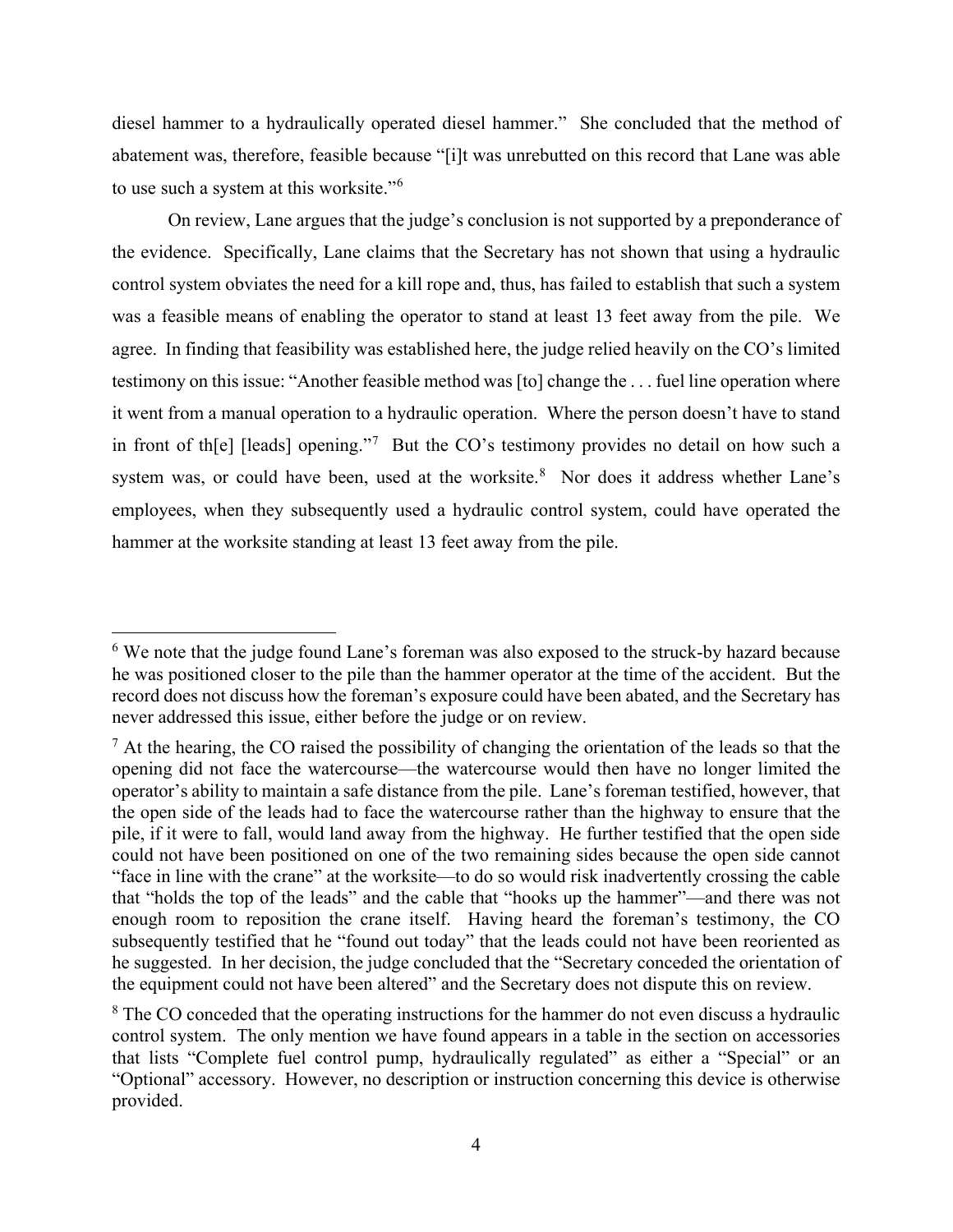The only other testimony on this issue occurred during the CO's cross-examination, when Lane's counsel asked the CO two questions about a hydraulic control system, one regarding the possibility that modifying the hammer's fuel system could impact where the operator stands and another regarding Lane's subsequent installation of "hydraulic operators." But, once again, the CO's affirmative responses ("Yes, sir" and "Correct") fail to explain how a hydraulic control system works or where an operator would actually stand when using one. *See Briones Util. Co.*, 26 BNA OSHC 1218, 1219 n.2 (No. 10-1372, 2016) (citing *Hurlock Roofing Co.*, 7 BNA OSHC 1108, 1111 (No. 76-357, 1979), for proposition that CO's opinion testimony should not be credited where it is "not explained" and "no basis [is] given"). Therefore, neither the CO's testimony nor the fact that Lane used a hydraulic control system after the accident establishes that such a system would have allowed the operator here to stand at least 13 feet away from the pile while operating the hammer.

Finally, it is not clear from the record whether characteristics of the bridge worksite—i.e., the location of the watercourse and highway—would have limited the utility of such a system. Indeed, apart from an instructional pile driving video from the Florida Department of Transportation (which sheds no light on this issue), there is virtually no evidence in the record concerning how hydraulic control systems generally function or are used.<sup>[9](#page-4-0)</sup> In short, we agree with Lane that "the Secretary never put forth . . . evidence of what a hydraulic [control system] does, what it replaces, or what the operational implications are to the workplace." Without this evidence, there is simply no basis for us to conclude that such a system was feasible.[10](#page-4-1) *See Peacock Eng'g,* 

<span id="page-4-0"></span><sup>&</sup>lt;sup>9</sup> The CO testified that the hammer depicted in the video, which the Florida DOT uses to train its inspectors, was being operated using a hydraulic control system, and in the video itself, a narrator describes a worker as controlling the hammer using a "hydraulic control mechanism." The judge references the video in her discussion of feasibility, stating only that it depicts the operation of a hydraulic fuel control system. In the video, however, a "hydraulic control mechanism" appears for only about ten seconds, and the close-up view of the mechanism is such that, as Lane points out, "it cannot be discerned where the operator is located in relation to either the pile or the hammer." It also does not help that the video is of poor image quality. For these reasons, we find that the video provides no support for the judge's conclusion that a hydraulic control system would have allowed the operator to stand at least 13 feet away from the pile*.*

<span id="page-4-1"></span> $10$  On review, Lane contends that the CO was not qualified (nor could he qualify) as an expert on pile driving and that the judge, therefore, should not have relied on the CO's unsubstantiated opinion that use of a hydraulic control system would abate the violation. The judge explicitly stated that neither party had called an expert witness in this case. Moreover, as discussed above,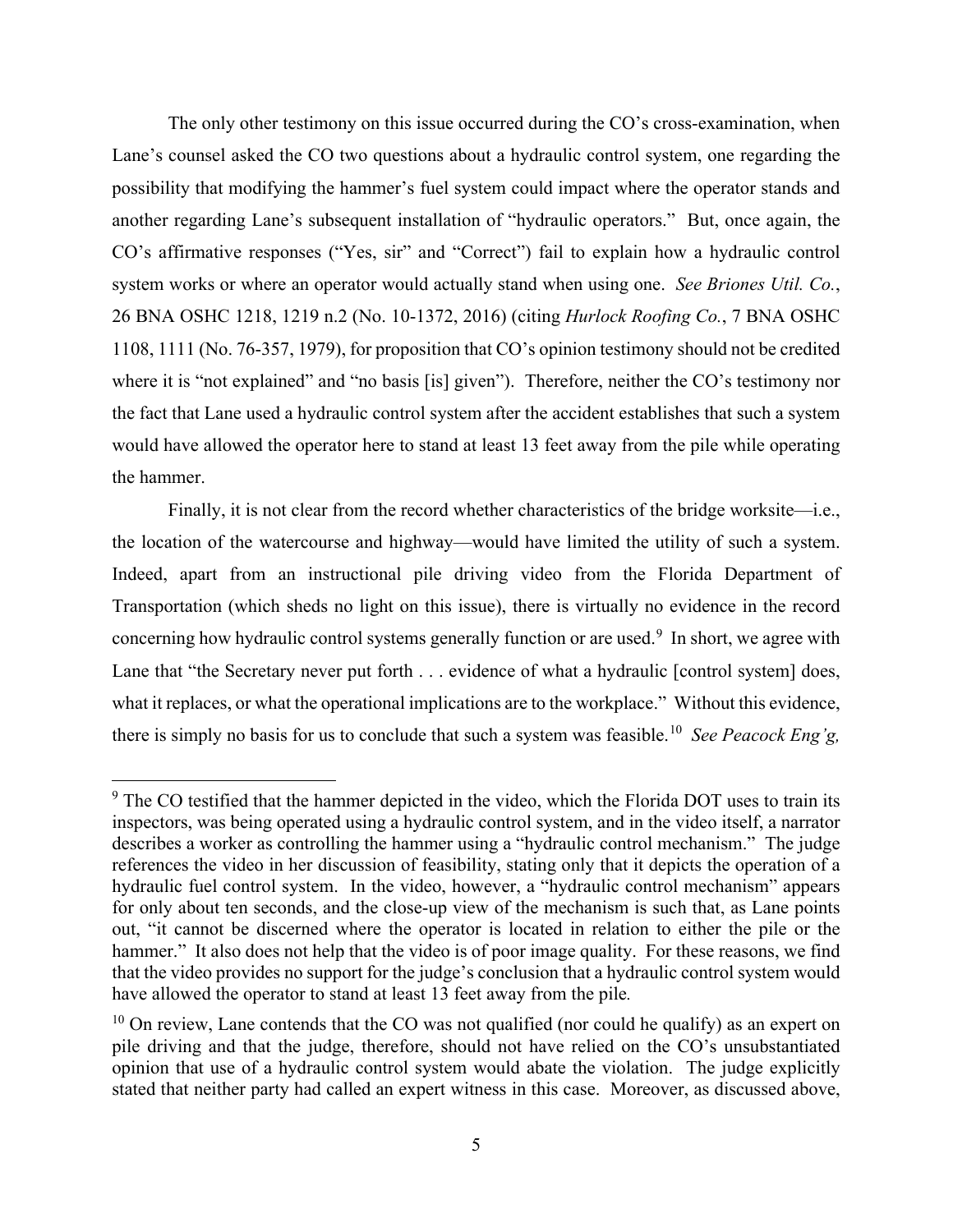*Inc.*, 26 BNA OSHC 1588, 1593 (No. 11-2780, 2017) (vacating item alleging general duty clause violation because, among other things, "the evidence upon which the Secretary relies does not establish the feasibility of the stand-clear method" during crypt installation).

For all these reasons, we find that the Secretary failed to establish a feasible means of abatement.Accordingly, we reverse the judge and vacate the citation.

SO ORDERED.

/s/

James J. Sullivan, Jr. Chairman

 $\sqrt{s}$ /

Cynthia L. Attwood Commissioner

Dated: July 28, 2020 Commissioner

/s/

Amanda Wood Laihow

we conclude that the CO's limited testimony—regardless of whether the judge should have relied on it—was insufficient to establish feasibility.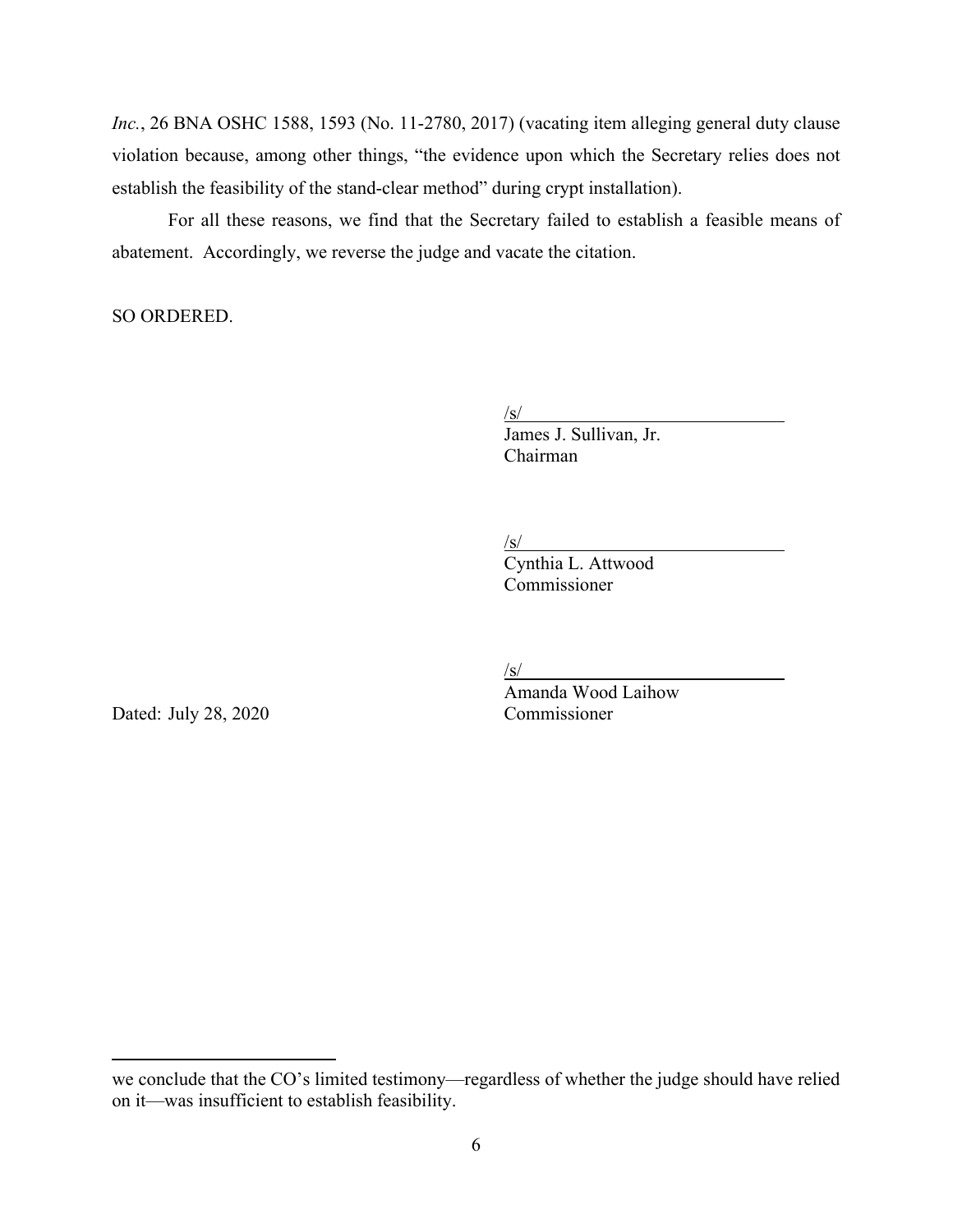# United States of America  **OCCUPATIONAL SAFETY AND HEALTH REVIEW COMMISSION** 1924 Building - Room 2R90, 100 Alabama Street, S.W. Atlanta, Georgia 30303-3104

Secretary of Labor,

Complainant,

v. COSHRC Docket No. 16-0803

The Lane Construction Corporation,

Respondent.

Appearances:

Brooke D. Werner McEckron, Esquire, U.S. Department of Labor, Office of the Solicitor, Atlanta, Georgia For the Secretary

David Bondanza, Esquire, The Lane Construction Corporation For the Respondent

BEFORE: Administrative Law Judge Heather A. Joys

### **DECISION AND ORDER**

On October 16, 2015, an employee of The Lane Construction Corporation (Lane) was struck by a large plywood block during a pile driving operation on a road construction project in Oconee, Florida. The employee died from his injuries. Following Lane's report of the fatality to OSHA, Compliance Safety and Health Officer (CSHO) Luis Cebollero of the Tampa Area OSHA Office conducted an inspection. Based upon his investigation, the Secretary issued Lane a serious citation alleging a violation of  $\S(5(a)(1))$  of the Occupational Safety and Health Act of 1970, 29 U.S.C. § 651- 678 (the Act), also known as the general duty clause, for failure to protect employees from being struck by objects falling from the pile driving equipment. As a feasible means of abatement, the Secretary proposed Lane require employees stand 13 or more feet from the pile driving equipment during operation. The Secretary proposed a penalty of \$6300.00 for the Citation. Lane timely contested the citation bringing this matter before the Commission under  $\S 10(c)$  of the Act.

I held a hearing in this matter on January 12, 2017, in Sanford, Florida. The parties filed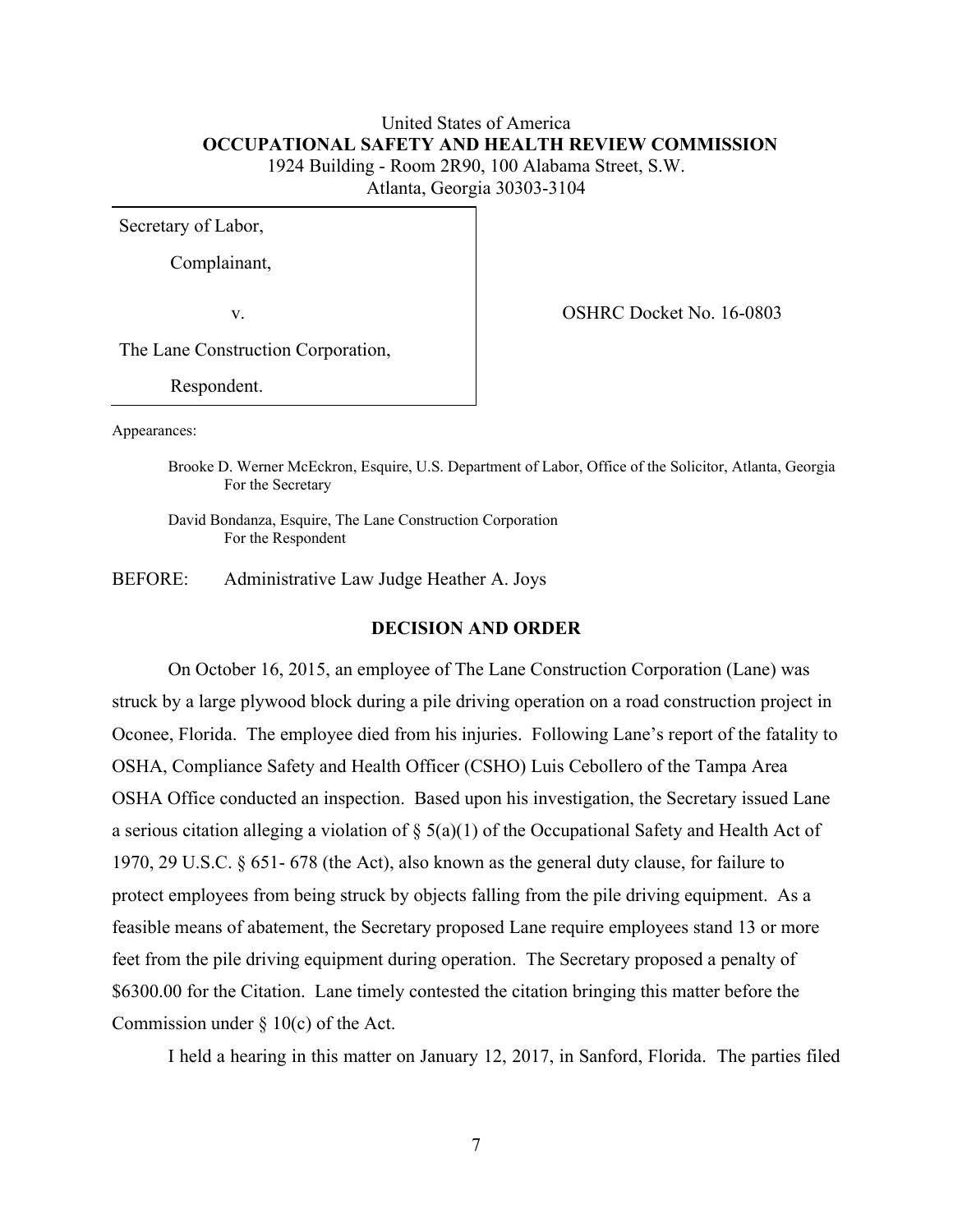post-hearing briefs on March 17, 2017.<sup>[11](#page-7-0)</sup>

For the reasons discussed below, the citation is affirmed and a penalty of \$6,300.00 is assessed.

### **JURISDICTION**

The parties stipulated jurisdiction of this action is conferred upon the Commission pursuant to  $\S$  10(c) of the Act (Tr. 12). The parties also stipulated at the hearing that at all times relevant to this action, Lane was an employer engaged in a business affecting interstate commerce within the meaning of § 3(5) of the Act, 29 U.S.C. § 652(5) (Tr. 12). Based on the stipulations and the facts presented, I find Lane is an employer covered under the Act and the Commission has jurisdiction over this proceeding.

## **BACKGROUND**

Lane is a large construction company. It operates across the United States and employs approximately 5000 individuals (Tr. 205). At the time of the accident, Lane was performing road construction work along State Route 50 in Ocoee, Florida (Tr. 65). The project involved installing a bridge to address flooding along a section of the highway (Tr. 65-66).

In October of 2015, Lane was installing the piles that were to serve as support for the bridge (Tr. 8). The worksite was located along South Blueford Avenue on one side and a water course on the other (Tr. 8). Lane was using a Delmag diesel-powered hammer to set the piles (Tr. 21, 106). A pile hammer drives the pile into the ground by repeatedly hitting the top of the pile – much like driving a nail with a hand-held hammer (Exh. J-1 p. 6-10). The hammer sits in a set of leads and is held by a crane  $(Tr. 21, 27)$ .<sup>12</sup> The leads surround the hammer on three sides  $(Tr. 22)$ . The leads serve as a guide for the hammer (Tr. 22). The pile is held in place by a template (Tr. 75; Exh. R-1 pp. 4 and 5). The crane is also used to set the piles into the template prior to beginning the process of driving the pile.

Piles are pillar-like structures made of precast concrete and rebar (Tr. 20). Piles come in various sizes and can weigh from 40,000 to 100,000 pounds (Tr. 20, 57). The size hammer used

<span id="page-7-0"></span> $11$  To the extent either party failed to raise any other arguments in its post-hearing brief, such arguments are deemed abandoned.

<span id="page-7-1"></span><sup>&</sup>lt;sup>12</sup> The setup is depicted in Exhibits R-1 p. 1; and J-1 p. 9-1.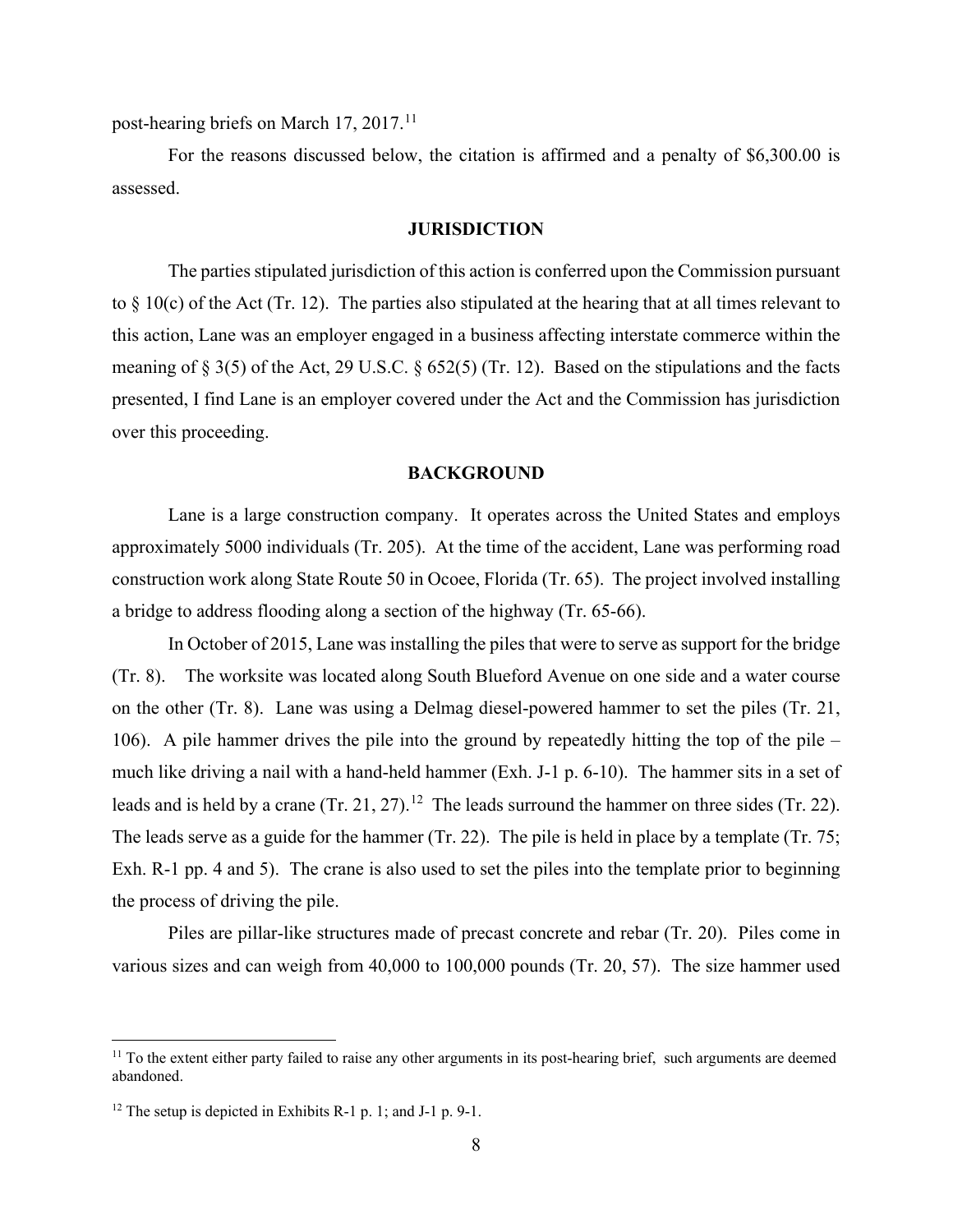to set the pile is based on the size of the pile to be driven (Tr. 20-21). At the worksite, Lane was setting 18-inch piles that were 65 feet long (Tr. 20-21, 73; Exh. R-1 p. 3).

A diesel-powered hammer is controlled by a hammer operator. If the hammer is manually operated, as it was here, the hammer operator controls the hammer throttle with three ropes (Tr. 24).[13](#page-8-0) One rope increases the fuel flow; one decreases the fuel flow; and the third stops the flow of fuel (Tr. 24). The third rope is called the "kill rope" and is located between the other two ropes (Tr. 24). The hammer throttle is positioned so that the section to which the ropes are attached faces the open side of the leads (Tr. 22). The operator stands on the ground below the hammer, facing the open side of the leads (Tr. 22). According to James O'Neill, the foreman onsite, the operator stands "a comfortable distance to where you can see the operation up top." (Tr. 31). The operator must ensure the ropes, in particular the kill rope, are held taut and do not flap in the wind or become tangled (Tr. 25).

Among the hazards associated with the pile driving operation are noise generated by the equipment, pinch points, falls, hazards associated with the use of the crane, and being hit by falling objects, such as nuts or washers (Tr. 35-38; Exh. J-1 p. 3-9). Foreman O'Neill testified pieces of the pile may fall from the top in a process called "spaulding."<sup>[14](#page-8-1)</sup> (Tr. 37). These pieces of concrete are generally not large (Tr. 39). Foreman O'Neill admitted to having been hit hard enough on his foot by a piece of concrete to cause him to seek treatment (Tr. 39). He ultimately required first aid for the injury to his foot (Tr. 39). Foreman O'Neill testified the closer an individual is to the equipment, the greater the risk of being hit (Tr. 37).

To reduce spaulding or damage to the pile, a "cushion" is placed between the hammer and the top of the pile.[15](#page-8-2) A cushion is a pad, commonly made of plywood, placed within the "bonnet." The bonnet is part of the hammer equipment and fits over the top of the pile.<sup>16</sup> The cushion in this instance was an 18 inch x 18 inch x 15 inch piece of plywood and weighed approximately 90 pounds (Tr. 9-10, 48). It was held in place with large nails (Tr. 81).

<span id="page-8-0"></span><sup>&</sup>lt;sup>13</sup> The hammer throttle body with control ropes is depicted in Exhibit R-1 p. 3 (Tr. 73).

<span id="page-8-1"></span><sup>&</sup>lt;sup>14</sup> Exhibit C-5 refers to this process as "spalling." (Exh. C-5 p. 11).

<span id="page-8-2"></span><sup>&</sup>lt;sup>15</sup> A used cushion is depicted in Exhibit R-1 p. 6.

<span id="page-8-3"></span><sup>16</sup> A bonnet is depicted in Exhibit C-2c.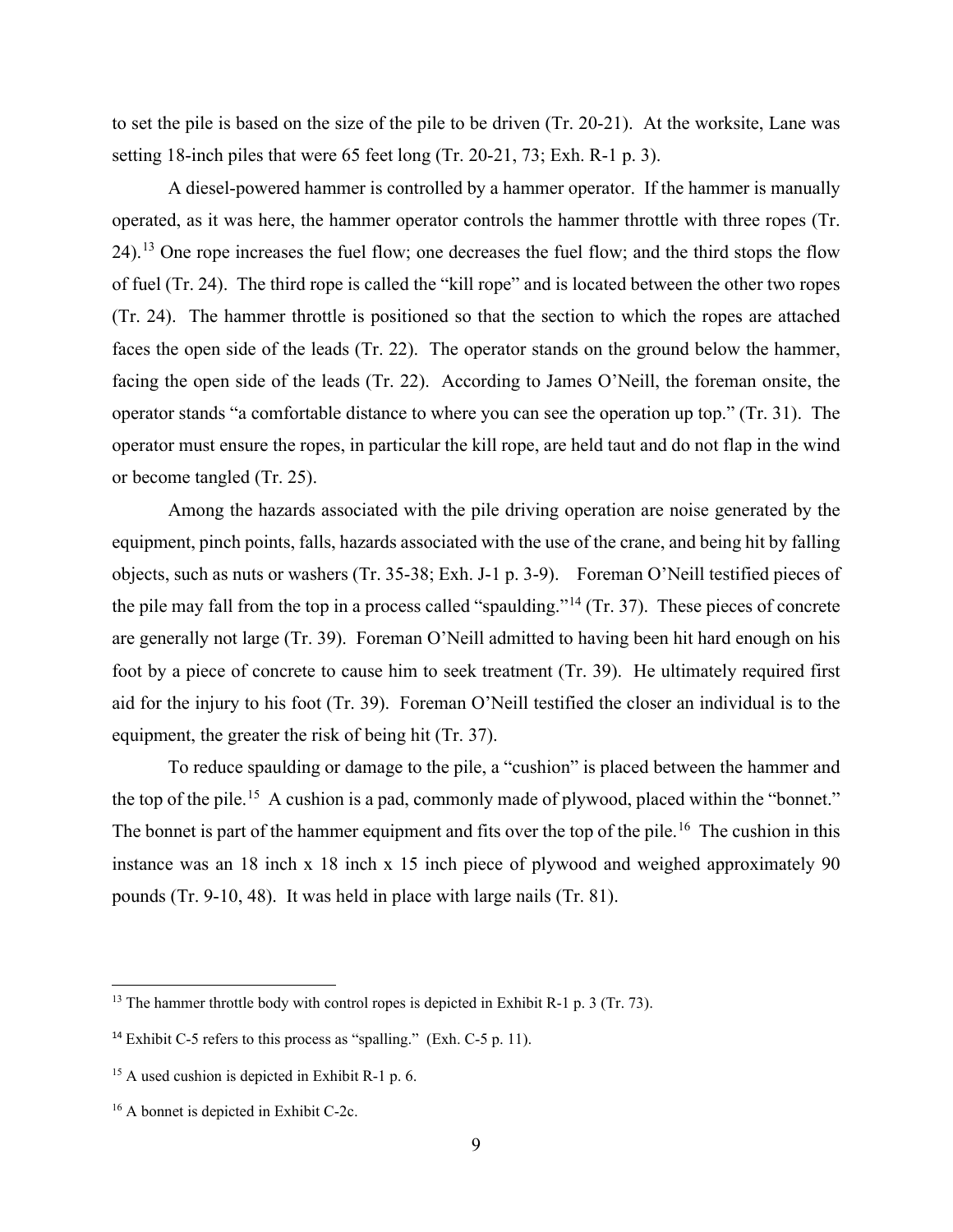On the day of the accident, Lane was performing a "dry fire" or "test pile." (Tr. 44-46). This involves lifting the hammer and dropping it onto the pile using only the force of gravity (Tr. 46). The purpose is to drive the pile into the ground and give it more stability. Foreman O'Neill testified it is also to "get an idea of the how the pile is going to react" to being driven (Tr. 46). The equipment had been set up so that the open side of the leads was facing the water course. Foreman O'Neill had decided not to position the open side of the leads toward the road out of concern that, should the pile break, it would fall into the road  $(Tr. 131).<sup>17</sup>$  $(Tr. 131).<sup>17</sup>$  $(Tr. 131).<sup>17</sup>$  The decedent was the hammer operator for this operation. He had positioned himself in front of the open side of the leads, with his back to the water. The parties stipulated under normal circumstances the operator would stand further away from the equipment, but the water course prevented him from doing so (Tr. 11). Foreman O'Neill had positioned himself so he could see his entire crew (Tr. 50). He estimated he was closer to the pile than the decedent (Tr. 56).

In a dry fire, the pile will typically move a few feet (Tr. 53). On this occasion, the pile dropped an unexpected 12 to 15 feet (Tr. 54). When this occurred, the cushion was forced out of the bonnet, fell toward the ground, and struck the decedent in the head (Tr. 55-56). The decedent was rushed to the hospital and died of his injuries a short time later.

Lane notified OSHA of the fatality that same day. CSHO Cebollero was assigned to conduct an inspection of Lane's worksite. He went to the worksite the following business day. CSHO Cebollero took photographs, measurements, and interviewed employees. He measured the distance from the pile to the edge of the template and from the edge of the template to the edge of the dirt mound on which the decedent had been standing (Tr. 98-99). He found the total distance to be 13 feet and concluded the decedent had to be standing less than 13 feet from the pile as it was being driven. He also reviewed the operator's manual for the hammer (Exhs. J-1 and C-1) and ASNI/ASSE A10.19-2008 *Safety Requirements for Pile Installation and Extraction Operations* part of the *American National Standard for Construction and Demolition Operations* (the ANSI standard) (Exh. C-5). Both these documents contain prohibitions against standing within 13 feet of the operating equipment. CSHO Cebollero determined the decedent had been exposed to the hazard of being struck by objects falling from the equipment because he had been standing too close to the pile as it was being driven. He recommended Lane be issued a citation

<span id="page-9-0"></span><sup>&</sup>lt;sup>17</sup> Foreman O'Neill testified due to size constraints the only two options were to have the open side of the leads face the road or the water (Tr. 63-64).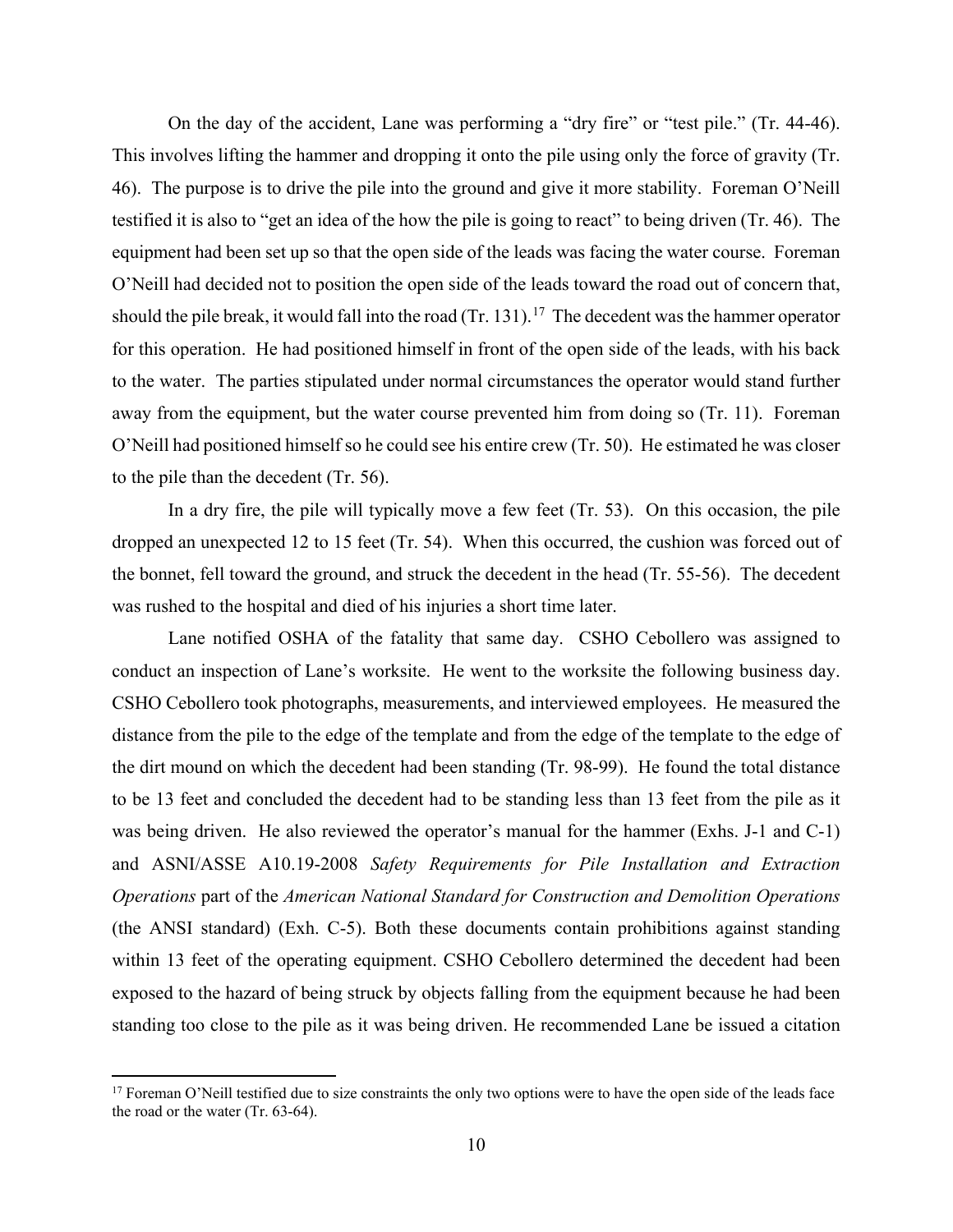alleging a violation of the general duty clause for failing to ensure employees remain at least 13 feet from the pile equipment during pile driving operations. Lane timely contested the citation, bringing this matter before the Commission.

## **THE CITATION**

The citation alleges a serious violation of the general duty clause,  $\S(5a)(1)$  of the Act. Section 5(a)(1) requires each employer to "furnish to each of his employees employment and a place of employment which are free from recognized hazards that are causing or are likely to cause death or serious physical harm to his employees." 29 U.S.C. § 654(a)(1). The citation alleges a violation of  $\S$  5(a)(1) as follows:

The employer did not furnish employment and a place of employment which were free from recognized hazards that were causing or likely to cause death or serious physical harm to employees when they were exposed to struck-by hazards:

a) On or about 10/16/2015 at the job site, employees were exposed to a struck by hazard while working near the D30-32 pile hammer base of operation. An employee working as a D30-32 pile hammer fuel line operator was struck-by a 18" X 18" X 15" plywood block cushion. The employee was standing approximately 5 feet from the base of operation.

As a feasible means of abatement, OSHA proposed:

Among other methods, one feasible and acceptable abatement method(s) is to follow the American Pile Driving Equipment, Inc. operating instructions for Pile Hammers D5-43 through D100-13, Section 3.3 Work Places: Employees must keep a minimum distance of 13 feet (4 meters) from the units to be driven.

The Secretary recognized to stand a distance of 13 or more feet from the unit being driven would place the employee in the watercourse. In his brief, the Secretary argues Lane could have built a platform over the watercourse in order to accomplish this method of abatement. CSHO Cebollero also testified Lane could have utilized a hydraulic hammer, eliminating the need for an operator.

## **DISCUSSION**

# **Elements of a § 5(a)(1) Violation**

Section  $5(a)(1)$  of the Act mandates that each employer "furnish to each of his employees employment and a place of employment which are free from recognized hazards that are causing or are likely to cause death or serious physical harm to his employees." 29 U.S.C.  $\S$  654(a)(1). To establish a violation of the general duty clause, the Secretary must show that: (1) a condition or activity in the workplace presented a hazard; (2) the employer or its industry recognized the hazard; (3) the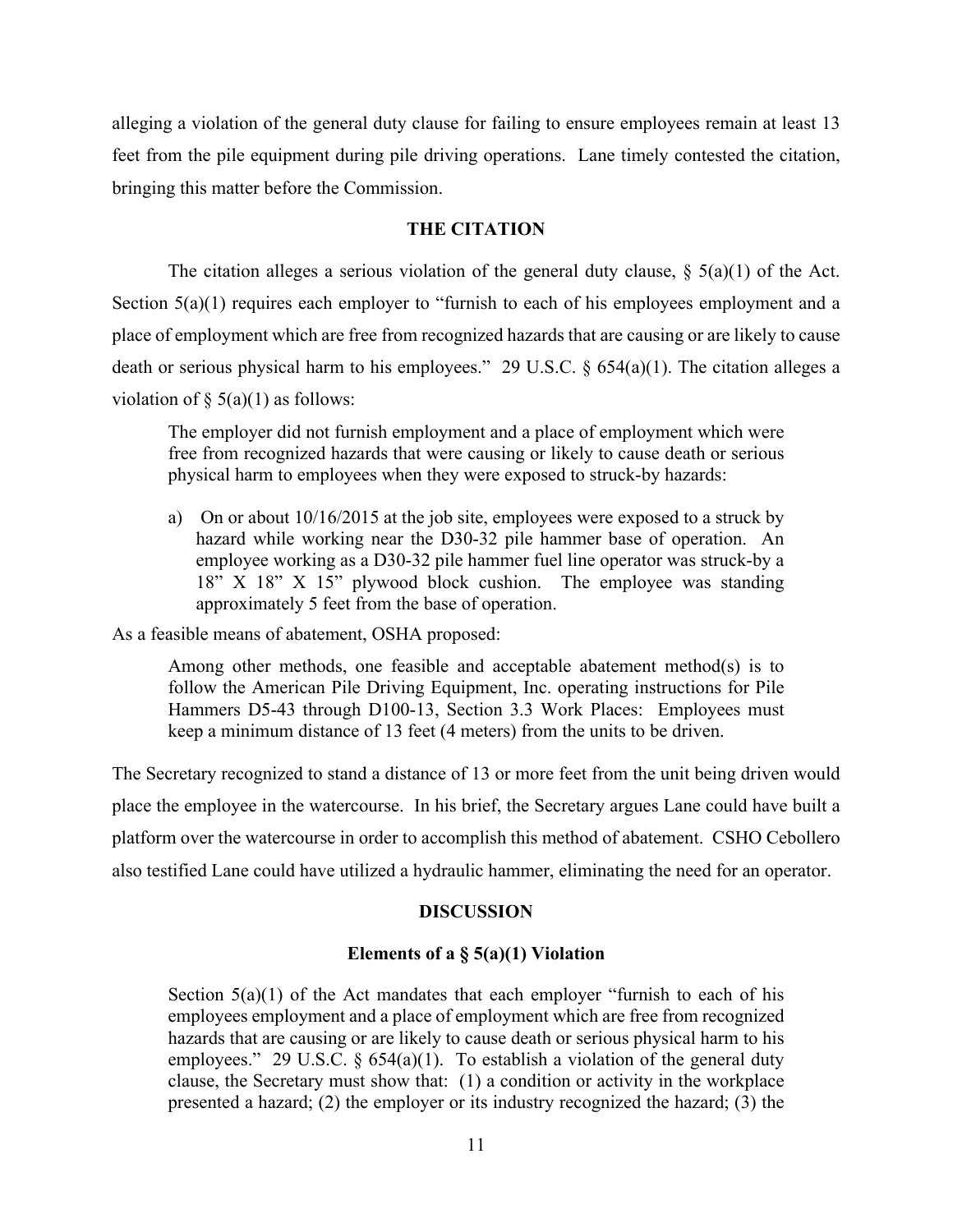hazard was likely to cause death or serious physical harm; and (4) a feasible means existed to eliminate or materially reduce the hazard. *Pegasus Tower,* 21 BNA OSHC 1190, 1191, 2005 CCH OSHD ¶ 32,861, p. 53,077 (No. 01-0547, 2005).

*Erickson Air-Crane, Inc.,* 2012 WL 762001 at \*2 (No. 07-0645, 2012).

In addition to the above-quoted elements of a  $\S$  5(a)(1) violation, the Secretary must also establish the employer had either actual or constructive knowledge of the hazardous condition. *Deep South Crane & Rigging Co.,* 23 BNA OSHC 2099 (No. 09-0240, 2012), *aff'd Deep South Crane & Rigging Co. v. Seth D. Harris, 535 Fed. Appx. 389 (5<sup>th</sup> Cir. 2013).*<sup>18</sup>

## *Whether an Activity or Condition at the Site Constituted a Hazard*

The Commission has held that as part of his burden of proving a  $\S$  5(a)(1) violation, the Secretary "must define the cited hazard in a manner that gives the employer fair notice of its obligations under the Act by specifying conditions or practices over which the employer can reasonably be expected to exercise control." *Otis Elevator Co.*, 21 BNA OSHC 2205, 2206 (No. 03-1344, 2007).

 The Commission has held the Secretary has the obligation to define the hazard in terms of the preventable consequences of the work operation, not by the method of abatement. *Otis Elevator*, 21 BNA OSHC at 2208, *citing Morrison-Knudsen Co./Yonkers Contracting Co.*, 16 BNA OSHC 1105, 1121-22 (No. 88-572, 1993); *see also Arcadian Corporation*, 20 BNA OSHC 2001, 2009 (No. 93-0628, 2004). Put another way, the Secretary must define the hazard "in terms of the physical agents that could injure employees rather than the means of abatement." *Arcadian Corporation*, 20 BNA OSHC at 2009, *quoting Chevron Oil Co.*, 11 BNA OSHC 1329, 1331 n. 6 (No. 10799, 1983). The Secretary defined the hazard in this case as being struck by objects falling from the pile driving equipment while standing in proximity to the pile. It is undisputed the cushion fell from the equipment. There is little dispute spaulding routinely occurs. O'Neill testified nuts and washers have fallen from the equipment (Tr. 38). Piles also break upon occasion (Tr. 38, 131). Employees working within 13 feet of the pile driving equipment have a greater likelihood of being struck by this material. The Secretary has adequately defined the hazard.

<span id="page-11-0"></span><sup>18</sup> Citation under § 5(a)(1) is only proper where no specific standard applies. *Active Oil Service, Inc*., 21 BNA OSHC 1184, 1185 (No. 00-0553, 2005). The Secretary has promulgated a standard applicable to pile driving equipment. 29 C.F.R. § 1926.603. The burden to establish applicability of a specific standard to the cited conditions is on the employer. *Safeway Inc. v. OSHRC*, 382 F.3d 1189, 1191 (10<sup>th</sup> Cir. 2004). Lane has not argued the standard is applicable to the conditions at issue in this proceeding.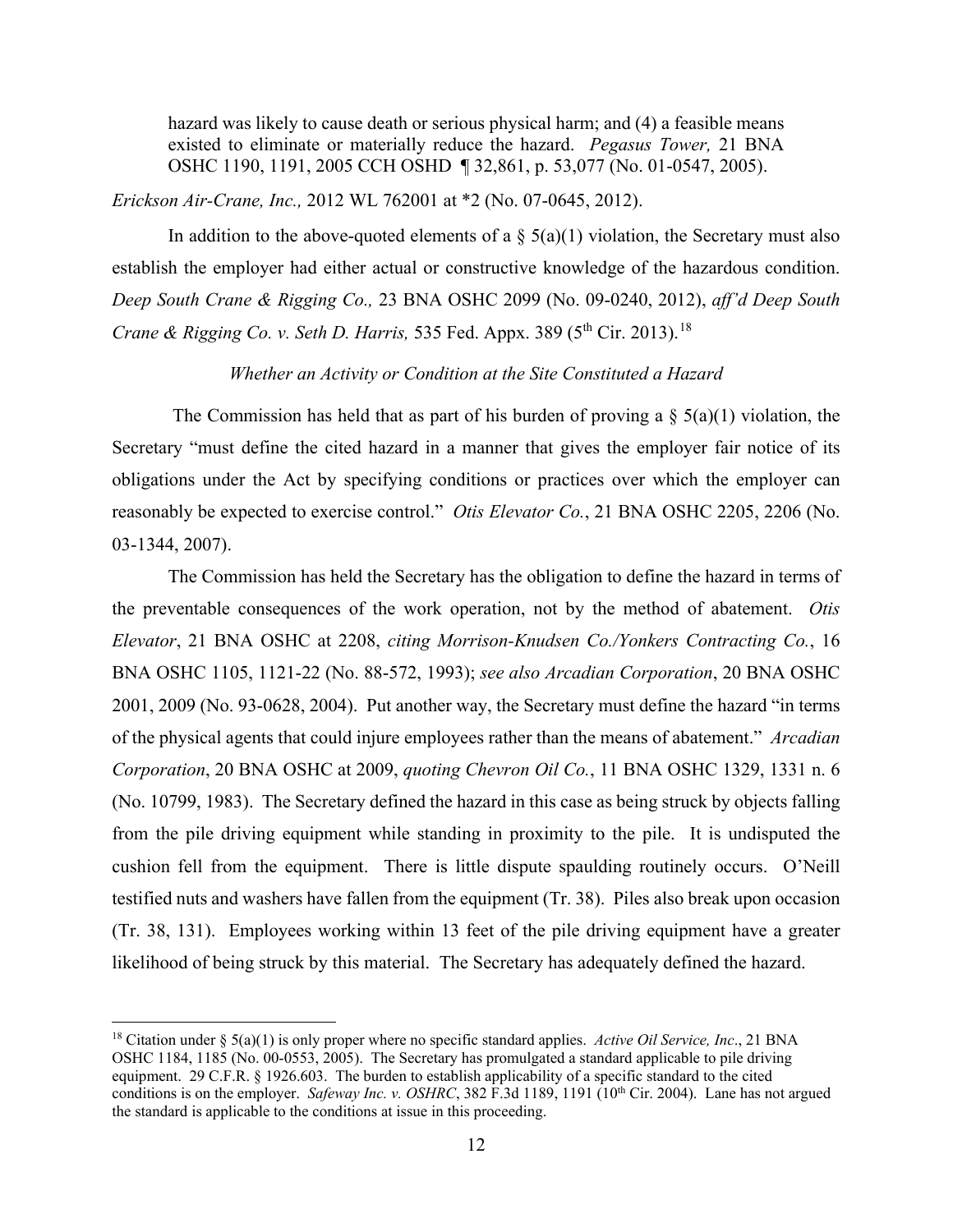In reaching my conclusion the Secretary has adequately defined the hazard, I have considered the pile driving operation is, by its nature, perilous. The work is often performed near active roadways. The equipment is large and heavy. Much of the work is performed overhead. The Commission has recognized "some industrial activities are by their very nature dangerous." *Pelron Corp.,* 12 BNA OSHC 1833, 1835 (No.82-3888, 1986). For that reason, the Secretary must define the hazard "in a way that apprises the employer of its obligations, and identifies conditions or practices over which the employer can reasonably be expected to exercise control." *Id. citing Davey Tree Expert Co*., 11 BNA OSHC 1898, 1899 (No. 77-2350, 1984). Although the citation is not the model of clarity, it does identify the hazard under Lane's control and provides Lane with notice of its obligations. Foreman O'Neill conceded the closer an individual is to the pile driving equipment, the greater the risk of being struck by a falling object (Tr. 37). Lane set up the equipment and determined where employees were to work. Lane controlled employee exposure to the hazardous condition.

Having defined the hazard, the Secretary must also show the existence of the hazard at the worksite. There is no dispute both Foreman O'Neill and the decedent were standing within 13 feet of the pile (Tr. 10, 56). This exposed them to an increased chance of being hit by falling objects. The decedent's position on a small mound of dirt prevented him from being able to easily get out of the way of any falling objects. The Secretary has established the existence of the hazard at the worksite.

## *Whether the Activity or Condition was a Recognized Hazard*

A recognized hazard is a practice, procedure or condition under the employer's control that is known to be hazardous by the cited employer or the employer's industry. *Pelron Corp.*, 12 BNA OSHC at 1835. The preponderance of the evidence establishes the pile driving industry recognizes a struck by hazard. Moreover, the evidence establishes the industry recognizes this hazard when individuals are standing within 13 feet of the pile.

The Secretary relies on prohibitions found in the operator's manual for the pile hammer (Exh. J-1) and the ANSI standard (Exh. C-5) to establish industry recognition of the hazard. The operator's manual instructs the operator and the foreman to remain a minimum distance of 13 feet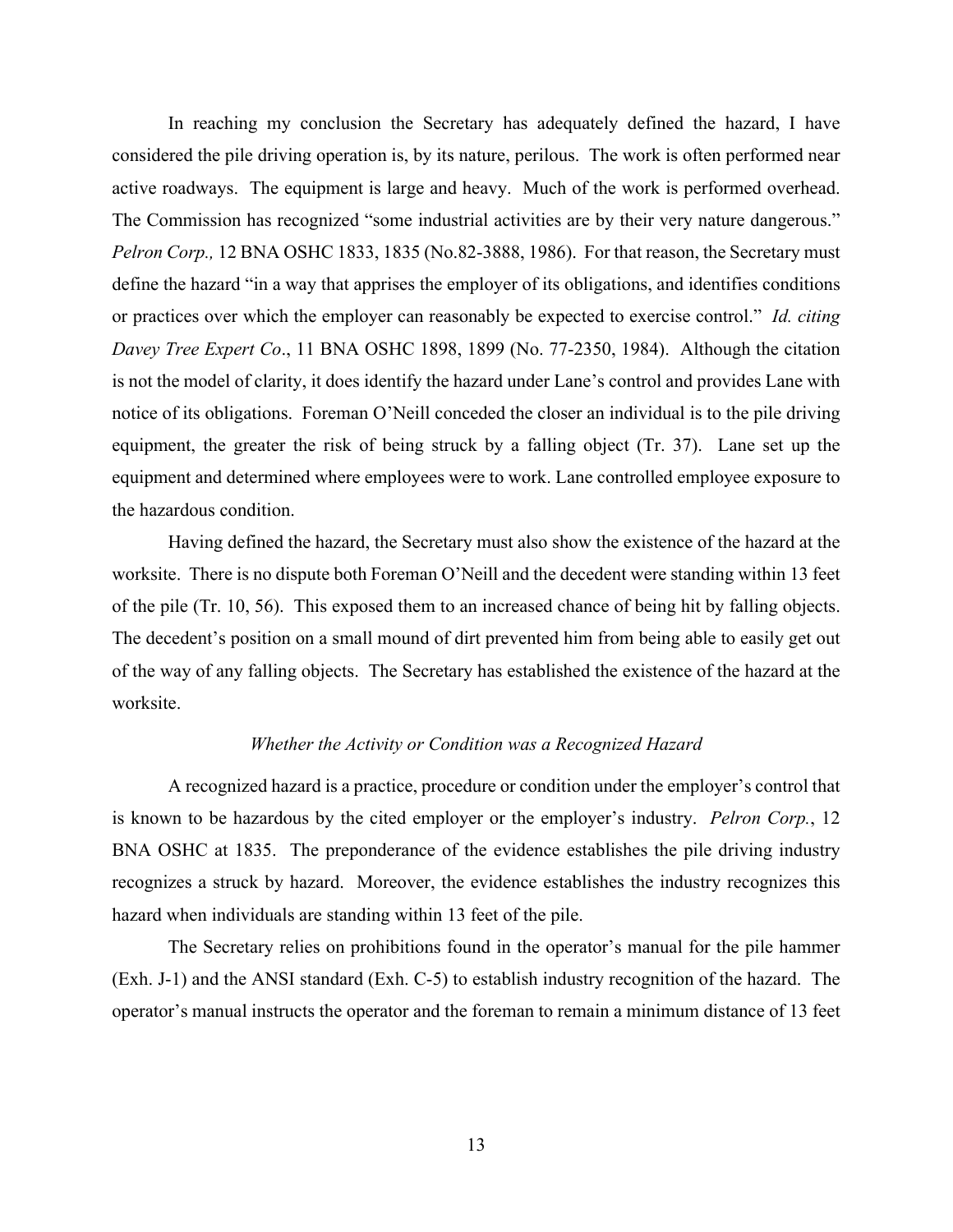from the "units to be driven." (Exh. J-1 p. 3-1).<sup>[19](#page-13-0)</sup> The manual includes this specific admonition five more times (Exh. J-1 pp. 8-10, 8-12, 8-14, 8-16, 9-1). This warning is to be placed on a sign that the manual instructs be positioned "at a highly visible location on the carrier equipment!" (Exh. J-1 p. 3-8). It contains an admonition to "Pay careful attention at any time for components that come loose and fall from the Diesel pile hammer, lead, impact head, pile guiding system or from the pile itself!" (Exh. J-1 p. 3-4). The manual specifically references the potential for an incorrectly seated pile cushion to fall out or for the hammer to "come crashing down" (Exh. J-1 pp. 8-3, 9-2). In the section titled "Safety information for the operator" the manual twice warns, "Never work under the Diesel pile hammer, lead or material being driven! Avoid standing in the area, in which the material to be driven touches the ground." (Exh. J-1 pp. 3-6, 3-7). The ANSI standard similarly requires the creation of a controlled access zone (Exh. C-5 p. 15). It contains a prohibition against standing "under the kicker or directly under, in front of, or within at least 12 feet of the pile hammer or pile when a pile is being driven." (Exh. C-5 p. 18).

"Manufacturers' instructions and voluntary industry standards that contain explicit safety warnings regarding compliance may be probative evidence in establishing a general duty clause violation." *K.E.R. Enterprises, Inc.*, 23 BNA OSHC 2241, 2242 (No. 08-1225, 2013), *citing Young Sales Corp.,* 7 BNA OSHC 1297, 1299 (No. 8184, 1979). As the Commission stated in *Young Sales*, "To allow employers to ignore manufactures' warnings of the potential dangers inherent in the use of a product would undermine the general duty clause." 7 BNA OSHC at 1299. Here the Secretary has presented evidence of both the manufacturer's warning about the potential of falling objects and the requirement to stand a minimum distance from the pile. The manufacturer's warning is the same as the voluntary industry standard. The Secretary has established industry recognition of the hazard.

Lane argues the Secretary has relied on two identical documents in an attempt to bolster his evidence of industry recognition (see Exhs. J-1 and C-1). Lane takes great pains to point out the documents are identical in all respects except for the removal of the Delmag name from Exhibit C-1. A careful review of the two documents reveals Lane is correct. I find no significance to this.

<span id="page-13-0"></span> $19$  The manual also requires, with the exception of the excavator operator, the hammer operator, and the foreman, no other person is to stand "within a distance of 1.5 times the lead height." (Exh. J-1 p. 8-15; *see also* Exh. J-1 p. 10-1 (referring to this area as the "danger zone")). The ASNI standard also refers to creating and maintaining a

controlled access zone from which persons not directly involved in the operation should be prohibited (Exh. C-5 p. 15). Lane asserts without the FDOT closing the road, this requirement could not have been met. Lane was not cited for failing to maintain this safe zone.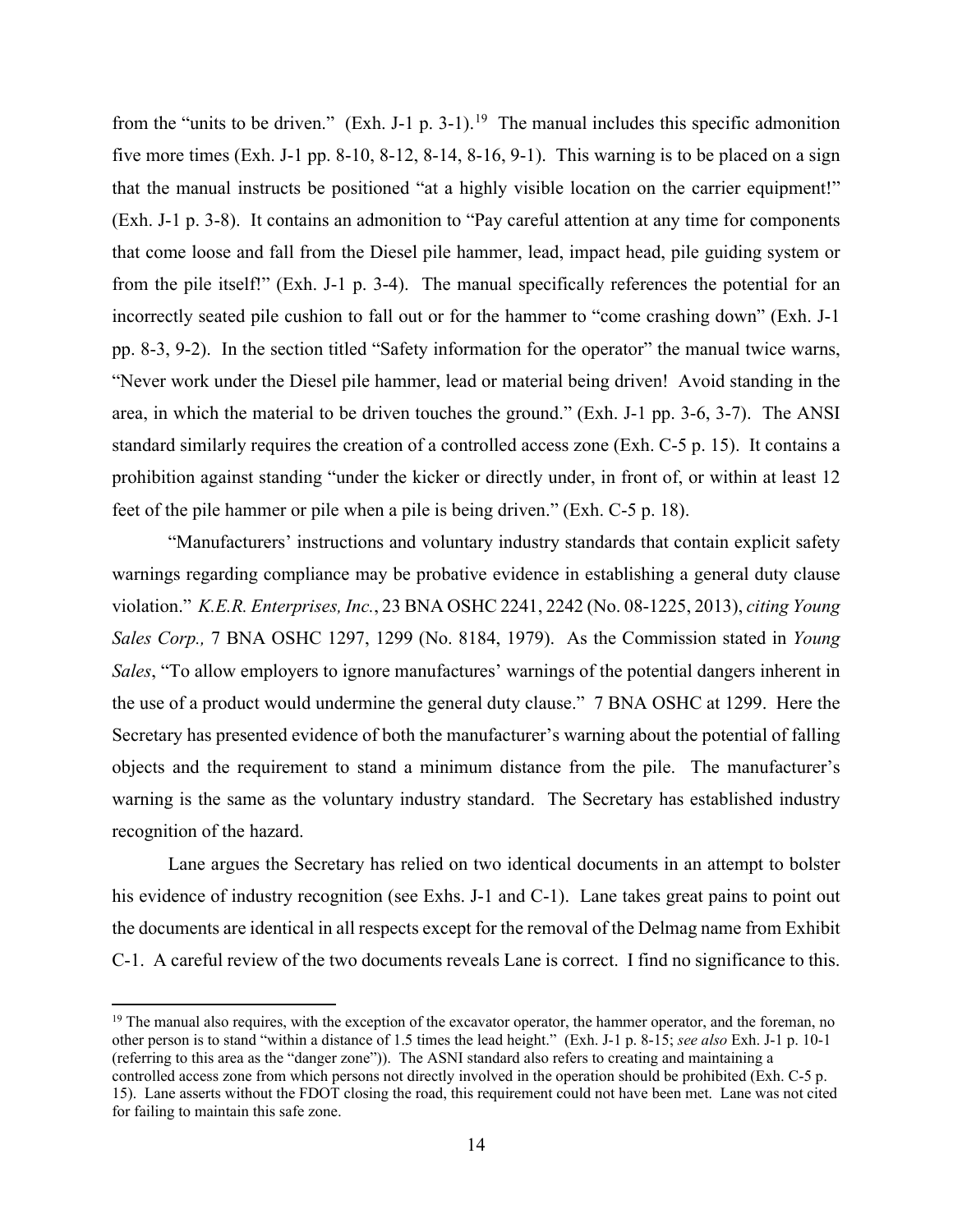Lane does not dispute Exhibit J-1 is the manual specifically applicable to the diesel hammer in use at the worksite. In finding the preponderance of the evidence supports the Secretary's case, I have considered the persuasiveness of the Secretary's evidence, not its volume. Even discounting the manual at Exhibit C-1, I find the Secretary has established industry recognition of the hazard.

Lane argues the manual cannot be relied upon. Lane points out the manual refers to safety standards that are inconsistent with OSHA standards, lacks definitions, and covers more than one size diesel hammer. As a result, Lane argues, the manual is too unclear to be a reliable source for recognition of a hazard. I disagree that the manual is unclear. Page 9-1 of the manual contains an illustration of a pile hammer and an operator. This graphic depiction makes clear the meaning of the requirement to stand at least 13 feet from the pile in a manner easily understood by a reader of normal intelligence.

In rebuttal to the Secretary's evidence, Lane presented a video posted on the website of the Florida Department of Transportation (FDOT) showing a similar operation (Exh. R-2). Among other things, the video depicts individuals working in proximity to the pile while it is being driven. In at least one instance, an individual is seen touching the pile with a level to ensure the pile is plumb. Lane argues:

Clearly FDOT does not recognize the hazards asserted in either the ANSI standard, nor the manuals relied upon by the Secretary. If the State of Florida Department of Transportation does not recognize a hazard while contractor's employees are working about the pile being driven, this Court has no basis to find that the industry recognizes such a hazard.

(Resp. Brief at p. 16). In so arguing, Lane concedes the prohibition in the operator's manual and ANSI standard against working within 13 feet of the pile addresses a hazard. It does not necessarily follow that because FDOT has published a video showing individuals exposed to a hazard that the hazard is not recognized.<sup>[20](#page-14-0)</sup> Even if the inference were to be drawn from the video that FDOT does not recognize the hazard, it does not follow that the industry also does not. The Secretary's evidence that the manufacturer of the equipment and the American Society of Safety Engineers both recognize the hazard is persuasive evidence of industry recognition.

In the same vein, Lane argues because the Secretary did not promulgate a standard addressing the hazard in the pile driving equipment standard at 29 C.F.R. § 1926.603, the Secretary

<span id="page-14-0"></span><sup>&</sup>lt;sup>20</sup> It should be noted none of the individuals in the video are hammer operators. The pile hammer in the video is being operated hydraulically rather than manually.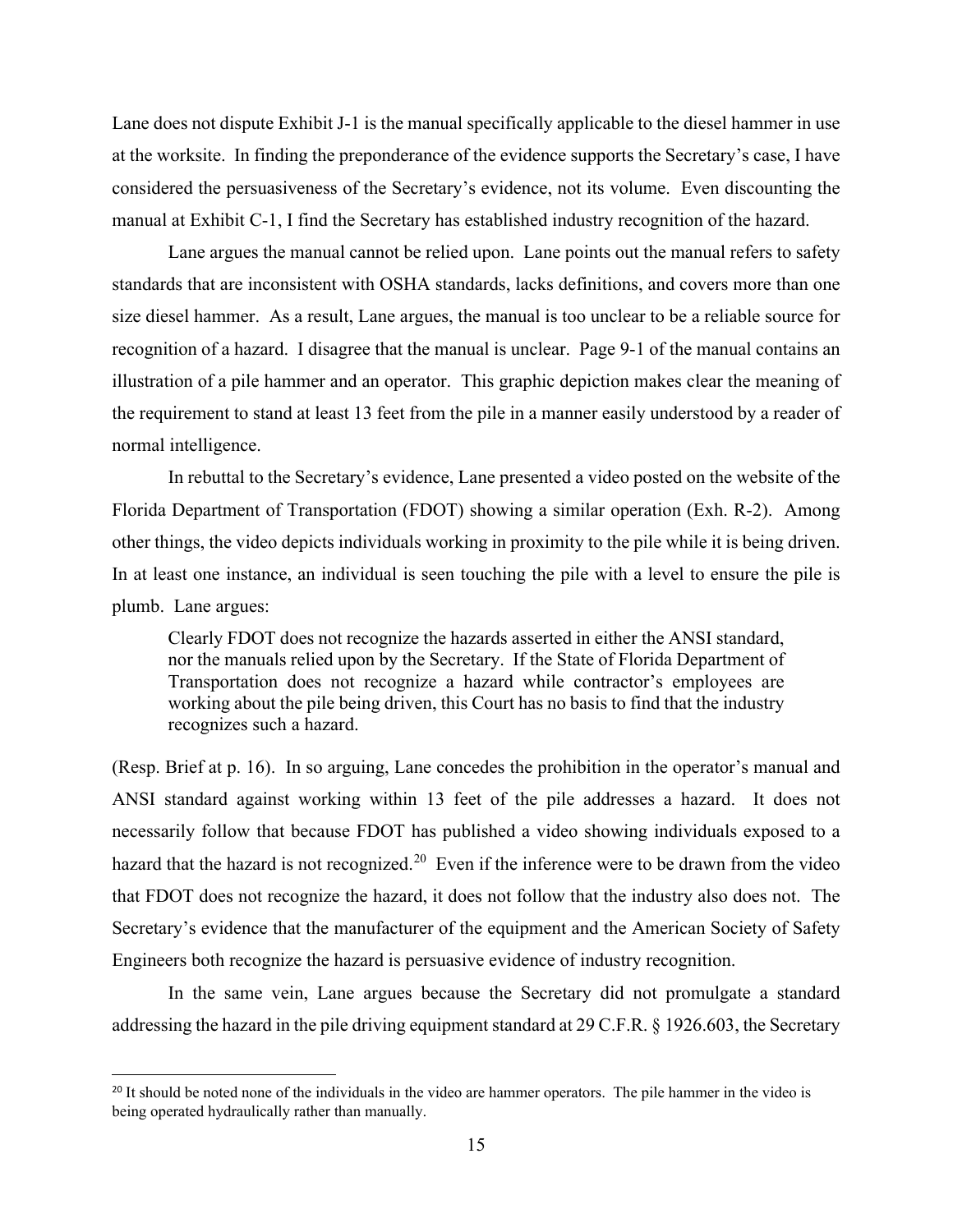cannot establish industry recognition. This argument is unavailing. The purpose of the general duty clause is to "'fill those interstices necessarily remaining after the promulgation of specific safety standards,' because 'it would be utterly unreasonable to expect the Secretary to promulgate specific safety standards which would protect employees from every conceivable hazardous condition.'" *American Cyanamid Co*., 9 BNA OSHC 1596, 1603 (No. 79-5762, 1981) *quoting Briston Steel & Iron Works, Inc. v. OSHRC & Marshall, 601 F.2d 717, 721 n. 11 (4<sup>th</sup> Cir. 1979).* Citation under § 5(a)(1) is only proper where no specific standard applies. *Active Oil Service, Inc*., 21 BNA OSHC 1184, 1185 (No. 00-0553, 2005). To hold the Secretary's failure to promulgate a specific safety standard addressing the hazard alleged in a general duty clause violation is probative evidence that the hazard was not recognized would defeat the purposes of the general duty clause.

The preponderance of the evidence establishes the industry recognizes a struck by hazard during pile driving operations.

### *Whether the Hazard Caused or was Likely to Cause Death or Serious Physical Harm*

Having established a recognized hazard existed at the worksite to which Lane's employees were exposed, the Secretary must show that the hazard was likely to cause death or serious physical harm. The inquiry is neither whether an object falling from the equipment is likely nor whether this particular violation caused this particular fatality. *Safeway Inc. v. OSHRC*, 382 F.3d 1189, 1195 n.5 (10<sup>th</sup> Cir. 2004) *citing Dye Construction v. OSHRC*, 698 F.2d 423, 426 (10<sup>th</sup> Cir. 1983). Rather, the salient inquiry is whether the struck by hazard could cause death, of which there is no factual dispute.

# *Whether Feasible Means Existed to Eliminate or Materially Reduce the Hazard*

To establish the alleged general duty clause violation, the Secretary must show feasible means of abatement existed to eliminate or materially reduce the hazard of being struck by falling objects. The Secretary has the burden of establishing both the feasibility of the abatement and that it is effective in materially reducing the hazard. *Beverly Enterprises, Inc.*, 19 BNA OSHC 1161, 1190 (Nos. 91-3144, et. al., 2000). "Feasible means of abatement are those regarded by conscientious experts in the industry as ones they would take into account in 'prescribing a safety program.'" *Id*. at 1191 *quoting National Realty & Construction Co. v. OSHRC*, 489 F.2d 1257, 1266 (D.C. Cir. 1973). The Secretary need not show the proposed abatement would completely eliminate the hazard. *Morrison-Knudsen Co./Yonker Contracting Co.*, 16 BNA OSHC at 1122.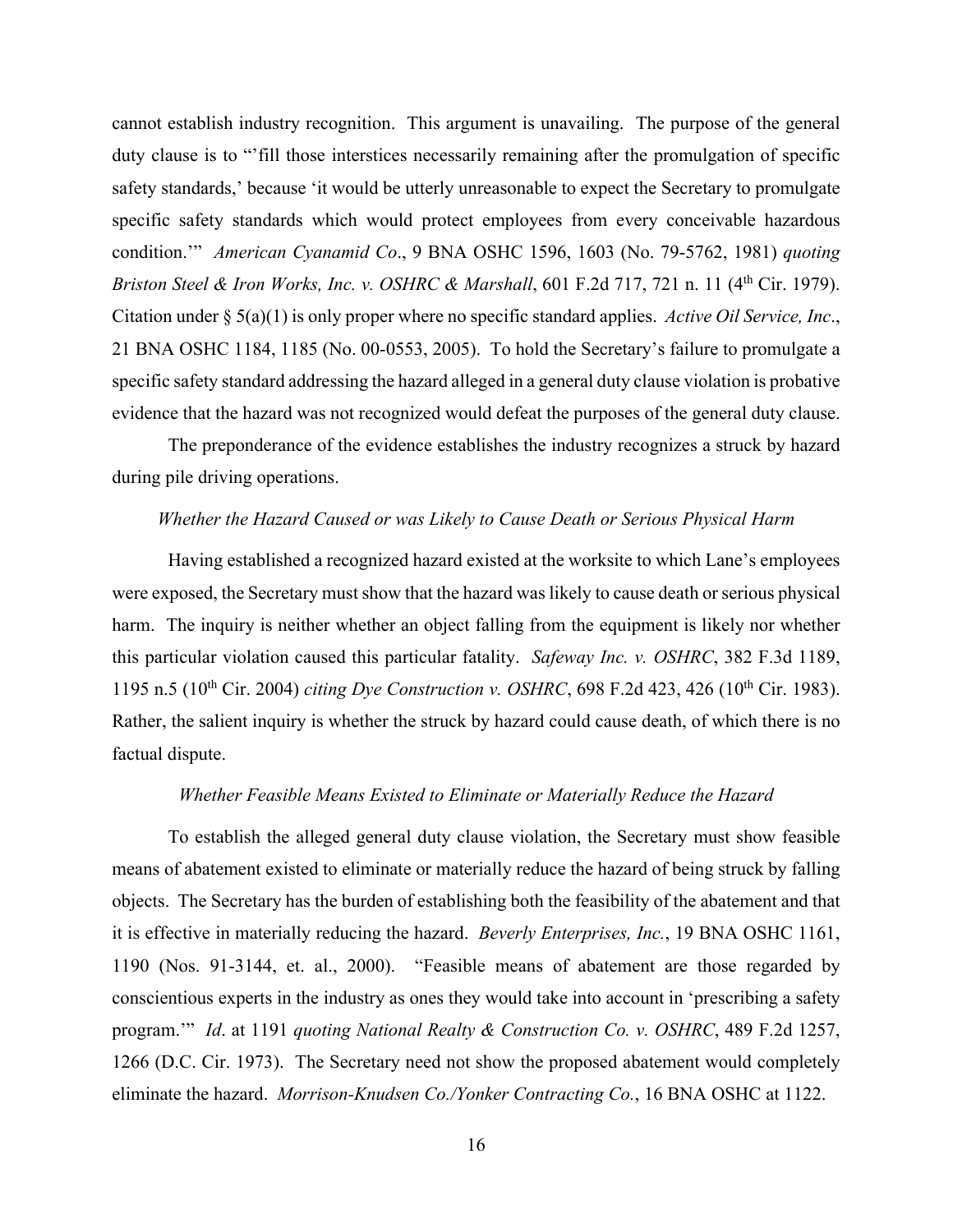The Secretary contends Lane could have abated the hazard by implementing the requirements of the operator's manual and the ANSI standard and required their employees remain at least 13 feet from the pile. The operator's manual and the ANSI standard provide persuasive evidence a conscientious safety expert would take into account the need for such a requirement. As foreman O'Neill testified, standing a greater distance from the pile equipment reduces the potential of being hit by falling objects. Lane had no policy or procedure in place to ensure anyone, including the operator, remained a minimum distance from the pile during pile driving operations. The Secretary has established Lane could have materially reduced employee exposure to the hazard by requiring such a minimum distance be maintained.

I note, as Lane points out, the Secretary did not call an expert to testify and CSHO Cebollero claims no expertise in the pile driving industry. The Secretary relies on the contents of the operator's manual and the ASNI standard to establish a conscientious safety expert would take into account the need for maintaining a minimum 13-foot distance from the pile. Lane presented no expert rebuttal to this evidence. Lane called its area safety manager, but he provided no testimony regarding the contents of the operator's manual or the ANSI standard. Although expert testimony may have been helpful, it is not necessary here, where documentary evidence provides persuasive authority.

Lane argues even if maintaining a minimum 13-foot distance from the pile would reduce the hazard, the Secretary failed to show doing so was feasible in this instance. The Secretary conceded the orientation of the equipment could not have been altered. To accomplish the proposed abatement, Lane would have had to eliminate the need for the operator to manually operate the hammer or build a platform over the water to allow the operator to stand farther from the pile. I agree with Lane the Secretary failed to prove the feasibility of building a platform. Although building a platform is a seemingly simple solution, given it would have had to have been built over a water course, the specifics of which are absent from the record, the Secretary needed to present more to establish feasibility.

The record does establish the feasibility of using alternative equipment, thereby allowing the operator to stand outside the 13-foot minimum distance from the pile. After the accident, Lane changed from a manually operated diesel hammer to a hydraulically operated diesel hammer (Tr. 199, 202-03). This eliminated the need for the operator to stand in front of the open sides of the leads while operating the hammer (Tr. 132). Such an operation is depicted in the FDOT video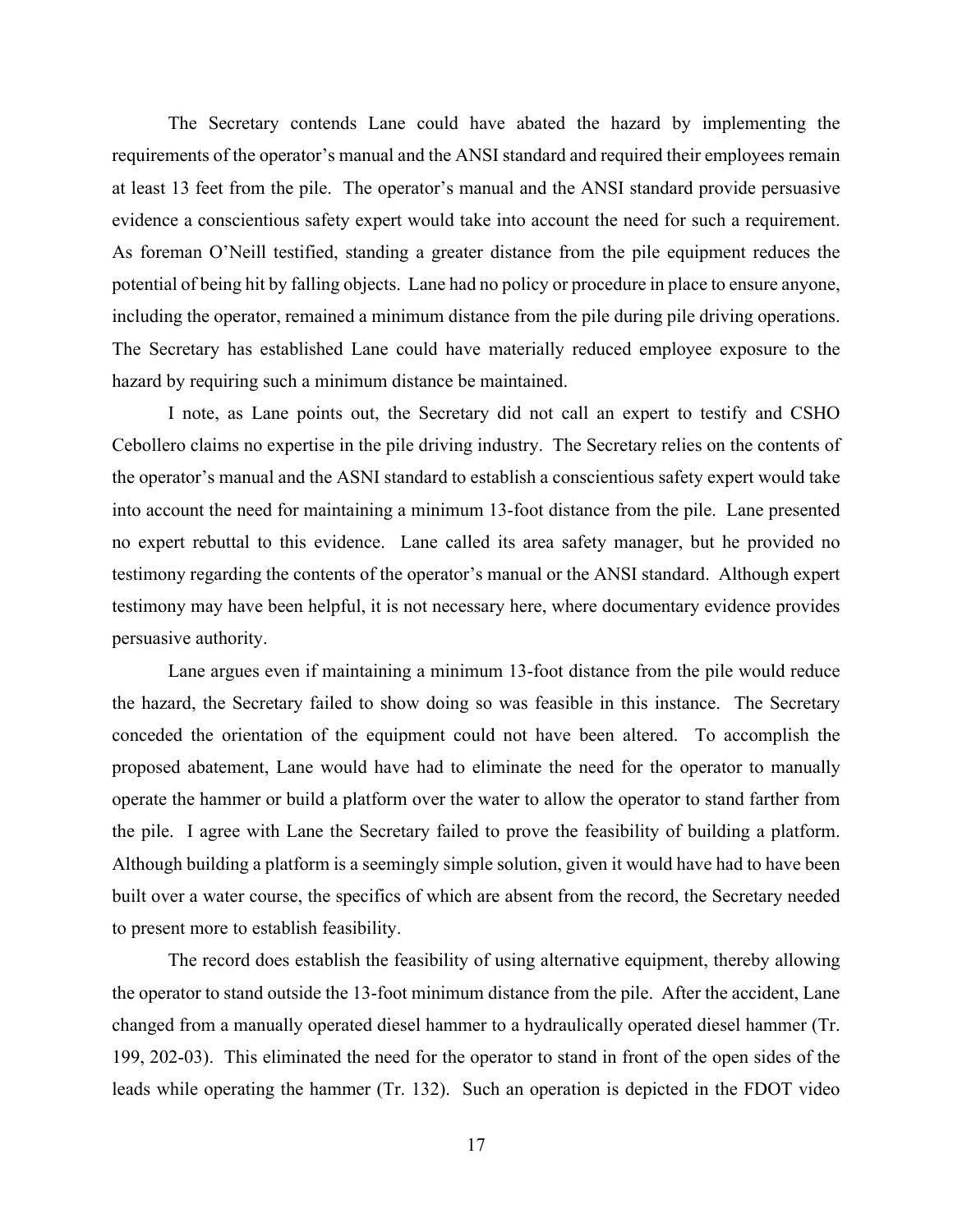submitted by Lane (Exh. R-2). It was unrebutted on this record that Lane was able to use such a system at this worksite. The Secretary has established feasible means of abatement existed to materially reduce the hazard.

### *Whether Lane had Knowledge of the Violative Condition*

An essential requirement for meeting the Secretary's burden of proof is establishing the employer had knowledge of the hazard.

[T]he Secretary can prove employer knowledge of the violation in one of two ways. First, where the Secretary shows that a supervisor had either actual or constructive knowledge of the violation, such knowledge is generally imputed to the employer. *See Georgia Elec. Co. v. Marshall,* 595 F.2d 309, 321 (5th Cir.1979); *New York State Elec. & Gas Corp.,* 88 F.3d at 105; *see also Secretary of Labor v. Access Equip. Sys., Inc.,* 18 O.S.H. Cas. (BNA) 1718, at \*9 (1999). An example of actual knowledge is where a supervisor directly sees a subordinate's misconduct. *See, e.g., Secretary of Labor v. Kansas Power & Light Co.,* 5 O.S.H. Cas. (BNA) 1202, at \*3 (1977) (holding that because the supervisor directly saw the violative conduct without stating any objection, "his knowledge and approval of the work methods employed will be imputed to respondent")

*ComTran Grp., Inc. v. U.S. Dep't of Labor*, 722 F.3d 1304, 1307–08 (11th Cir. 2013).

 On the day of the accident, numerous members of Lane management were on site (Tr. 66- 67). Foreman O'Neill was in charge of the site and determined how to setup the equipment. He had made a conscious decision to place the open side of the leads away from the road in the event the pile broke and fell in the direction of the open side. CSHO Cebollero testified the decedent's brother told him an operator will normally stand 25 to 50 feet from the base of the pile (Tr. 128). Foreman O'Neill was aware the decedent would be positioned closer than usual to the pile (Tr. 127). Foreman O'Neill was also aware he was standing closer to the pile than the operator. He was aware the closer the operator stood to the pile, the greater the risk. Spaulding is a common occurrence. Foreman O'Neill had himself been hit by a piece of concrete. Foreman O'Neill had actual knowledge of the conditions that exposed the decedent to a hazard and that actual knowledge is imputed to Lane.

### **PENALTY DETERMINATION**

The Secretary proposed a penalty of \$6,300.00.00 in this case. The Commission, in assessing an appropriate penalty, must give due consideration to the gravity of the violation and to the size, history and good faith of the employer. *See* § 17(j) of the Act. The Commission is the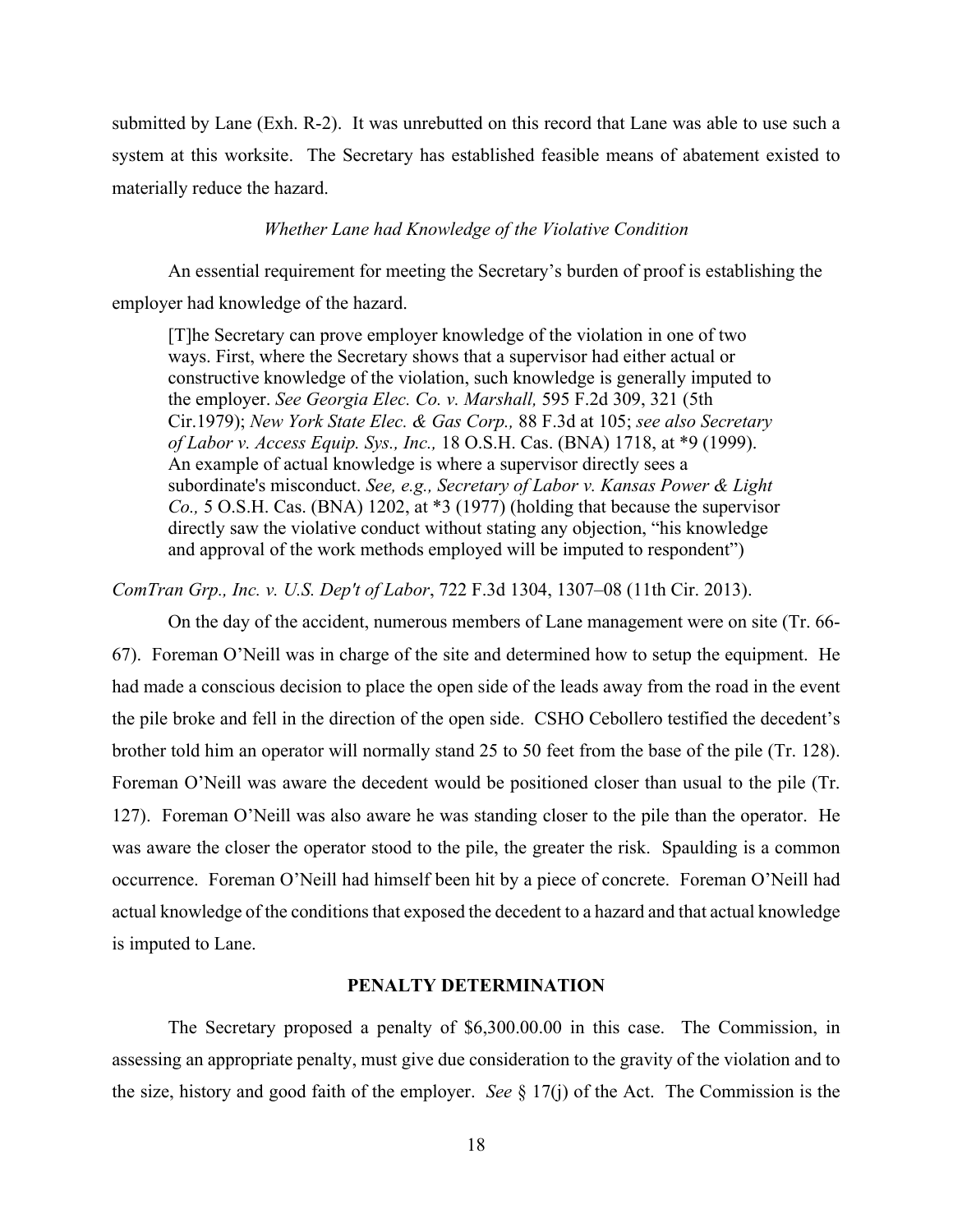final arbiter of penalties. *Hern Iron Works, Inc.*, 16 BNA OSHC 1619, 1622, (No. 88-1962, 1994), *aff'd*, 937 F.2d 612 (9th Cir. 1991) (table); *see Valdak Corp.*, 17 BNA OSHC 1135, 1138 (No. 93- 0239, 1995) ("The [OSH] Act places limits for penalty amounts but places no restrictions on the Commission's authority to raise or lower penalties within those limits."), *aff'd*, 73 F.3d 1466 (8th Cir. 1996). In assessing a penalty, the Commission gives due consideration to all of the statutory factors with the gravity of the violation being the most significant. OSH Act  $\S 17(i)$ , 29 U.S.C.  $\S$ 666(j); *Capform Inc.*, 19 BNA OSHC 1374, 1378 (No. 99-0322, 2001), *aff'd*, 34 F. App'x 152 (5th Cir. 2002) (unpublished). "Gravity is a principal factor in a penalty determination and is based on the number of employees exposed, duration of exposure, likelihood of injury, and precautions taken against injury." *Siemens Energy and Automation, Inc.,* 20 BNA OSHC 2196, 2201 (No. 00- 1052, 2005).

As previously discussed, Lanes employees were exposed to a hazard likely to cause serious injury or death. The citation is properly classified as serious which carries a maximum penalty of \$7,000.00. The gravity of the violation is high. Foreman O'Neill testified the majority of objects that fall are small. Employees are partially protected from such small objects by hard hats (Tr. 68). The likelihood of a more substantial object falling or equipment failure is lower, but the result would be a much more severe injury. The decedent was positioned in such a manner he could not have easily gotten out of the path of a falling object. A high gravity based penalty is warranted.

Lane is a large construction contractor. The record contains no evidence of a history of OSHA citations. Lane has a safety program and training for new hires (Tr. 206-07), but the record contains few details. Lane was cooperative in the OSHA inspection. For these reasons, Lane is entitled to some adjustment of the penalty for good faith and a lack of history of violations.

Based on the foregoing, I find a penalty of \$6,300.00 is appropriate for the general duty clause violation.

### **FINDINGS OF FACT AND CONCLUSIONS OF LAW**

The foregoing decision constitutes the findings of fact and conclusions of law in accordance with Rule 52(a) of the Federal Rules of Civil Procedure.